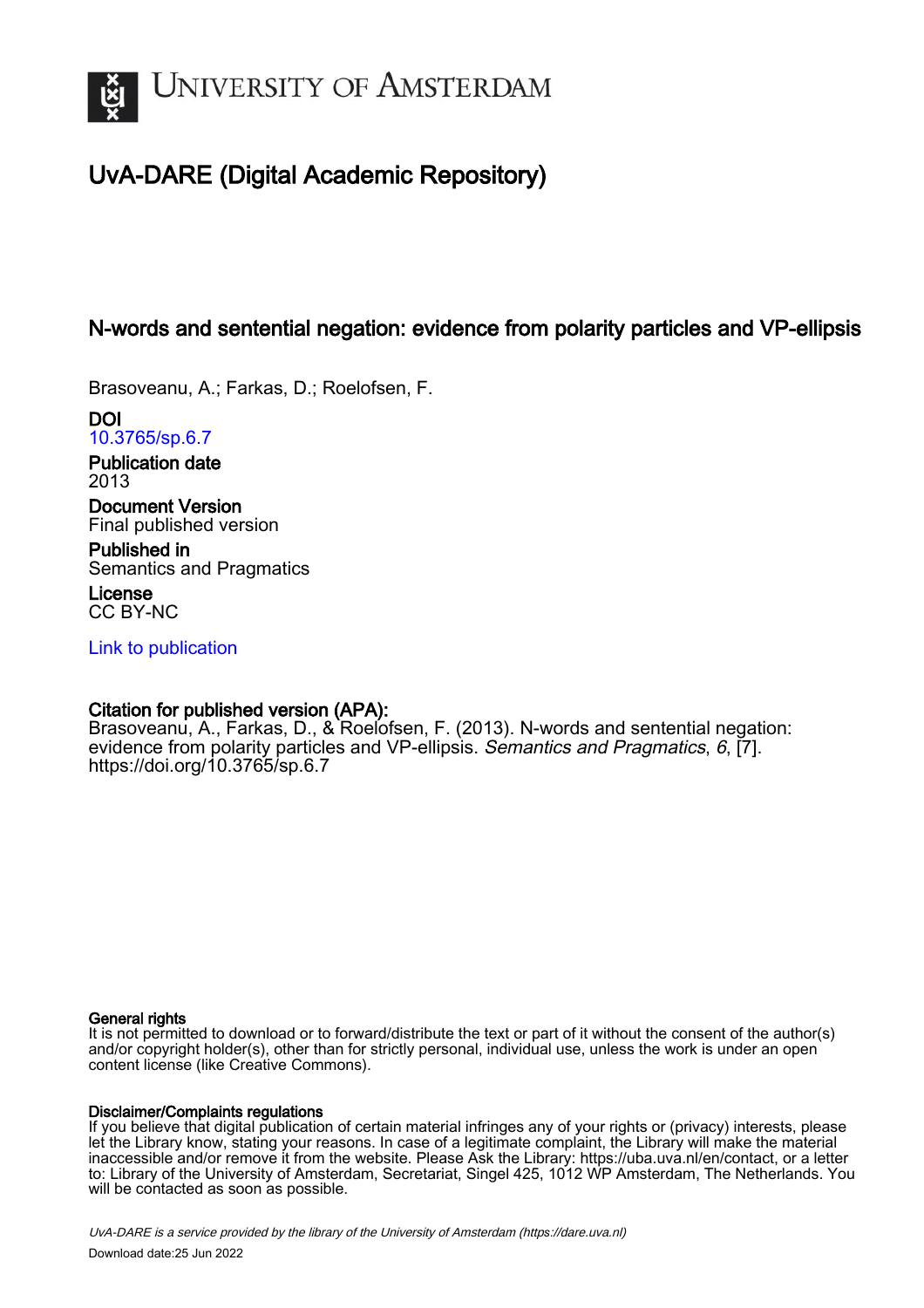# N-words and sentential negation: Evidence from polarity particles and VP ellipsis<sup>∗</sup>

Adrian Brasoveanu *UC Santa Cruz*

Donka Farkas *UC Santa Cruz*

Floris Roelofsen *ILLC Amsterdam*

Submitted 2012-02-20 */* Accepted 2012-05-23 */* Revisions received 2012-07-25 */* Revisions requested 2012-12-03 */* Final version received 2012-12-23 */* Published 2013-08-21

Abstract A prominent treatment of n-words such as *nobody* and *never* is as indefinite expressions occurring in the scope of a covert sentential negation operator. This paper presents three experiments using two novel strategies based on polarity particles and VP ellipsis to test the predictions of this treatment of n-words. The first experiment tests a particular prediction of recent accounts of polarity particles with respect to agreeing responses to negative assertions. The other two extend the inquiry to cases involving n-words.

Keywords: N-words, negation, polarity particles, VP ellipsis.

## 1 Introduction

This paper is concerned with the relationship between sentences containing nwords, such as *nobody* and *never*, exemplified in ([1](#page-1-0)), and sentences containing a sentential negation operator realized by the clausal negation morpheme *not* or its contracted form *n't*, exemplified in ([2](#page-2-0)). For brevity, we will refer to the latter type of sentences simply as *negative sentences*.

©2013 Adrian Brasoveanu, Donka Farkas, and Floris Roelofsen

<span id="page-1-0"></span><sup>∗</sup> A preliminary version of this paper appeared as [Brasoveanu, Farkas & Roelofsen](#page-32-0) 2011. We are very grateful to Hotze Rullmann, Kai von Fintel, three anonymous *Semantics & Pragmatics* reviewers and the audience at *Sinn und Bedeutung* 16 for helpful comments and suggestions. Floris Roelofsen gratefully acknowledges financial support from the Netherlands Organization for Scientific Research (NWO). The usual disclaimers apply.

This is an open-access article distributed under the terms of a Creative Commons Non-Commercial License [\(creativecommons.org/licenses/by-nc/](http://creativecommons.org/licenses/by-nc/3.0)3.0).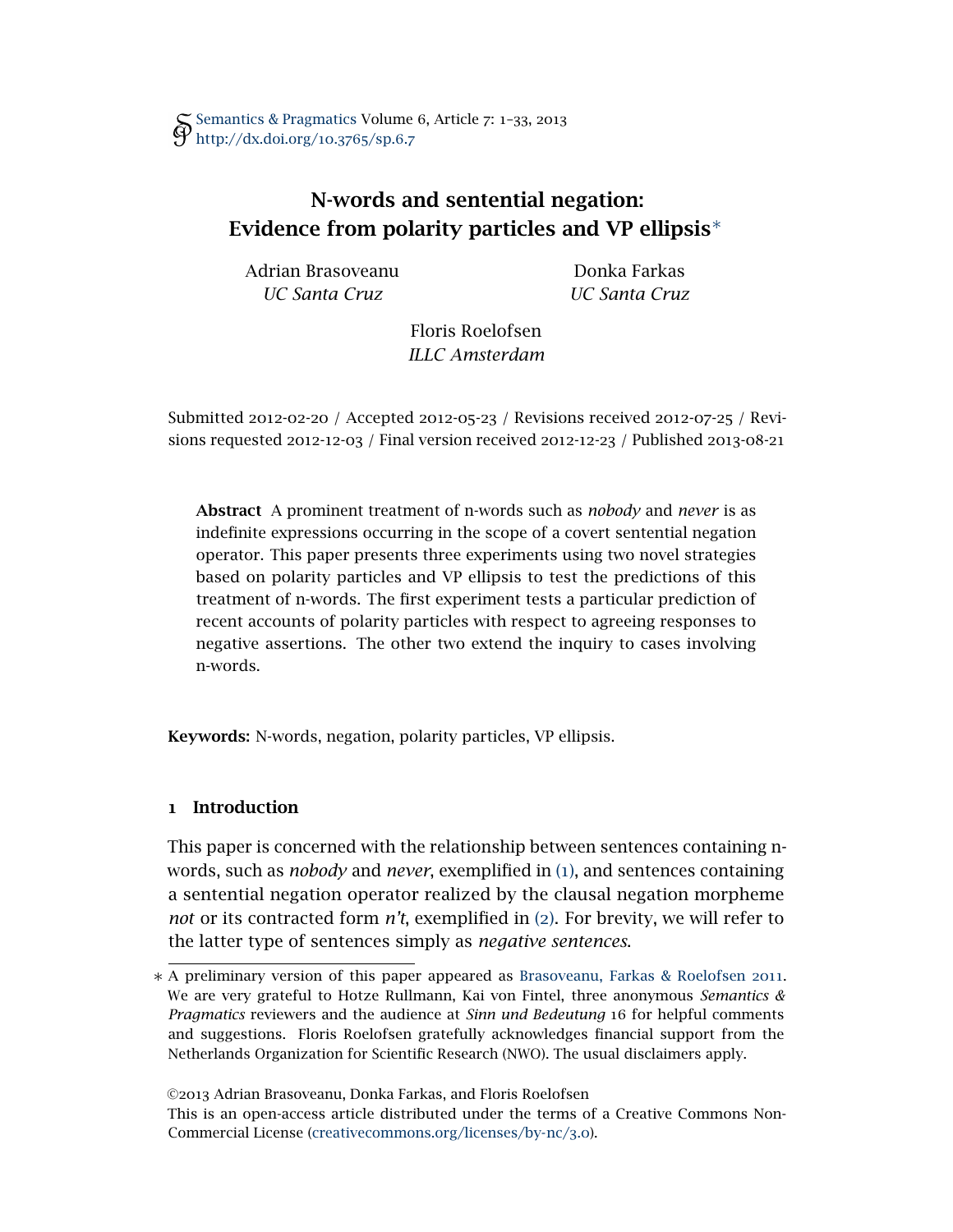Adrian Brasoveanu, Donka Farkas, and Floris Roelofsen

- <span id="page-2-1"></span>(1) a. *Nobody* stepped forward.
	- b. Susan *never* saw this movie.
- <span id="page-2-2"></span><span id="page-2-0"></span>(2) a. Susan did*n't* step forward.
	- b. Susan did*n't* see this movie.

In particular, we will consider the hypothesis that n-words are indefinite expressions occurring in the scope of a sentential negation operator. Under this hypothesis, the sentences in (1) and (2) have very similar logical forms, each containing a sentential negation operator. For instance, the presumed logical forms of (1[a\)](#page-2-1) and (2[a\)](#page-2-2) are those given in (3a) and (3b) below, where NEG denotes the sentential negation operator.

- (3) a. NEG (someone stepped forward)
	- b. NEG (Susan stepped forward)

The hypothesis that n-words are indefinite expressions in the scope of a sentential negation operator is characteristic for the so-called *negative indefinite (NI) approach* to n-words, rooted in the work of [Klima \(](#page-32-1)1964) and further pursued by [Ladusaw \(](#page-32-2)1992), [Zeijlstra \(](#page-33-0)2004), [Penka \(](#page-32-3)2007, [2011](#page-32-4)), [Tubau \(](#page-33-1)2008), among others. $<sup>1</sup>$  $<sup>1</sup>$  $<sup>1</sup>$ </sup>

In support of the NI approach, Klima notes that sentences with n-words behave just like negative sentences with respect to tag constructions and NPI licensing, illustrated below:

- (4) a. Maria *didn't* talk about Tom, *did* she?
	- b. Maria *never* talked about Tom, *did* she?
	- c. Maria *always* talked about Tom, *didn't* she?
- (5) a. Tom *didn't* lift a finger to help.
	- b. Tom *never* lifted a finger to help.
	- c. \*Tom *always* lifted a finger to help.

Further empirical arguments for the NI approach involving split scope constructions and negative concord phenomena have been given in the more recent work cited above. The goal of this paper is to provide two further tests

<span id="page-2-3"></span><sup>1</sup> The account of negation and n-words in [de Swart & Sag](#page-33-2) 2002 does not belong to the NI approach. However, on this account the sentence types in  $(1)$  $(1)$  $(1)$  and  $(2)$  $(2)$  $(2)$  are unified as well in that they are both taken to involve the same polyadic negative quantifier, the only difference being the addicity of this quantifier. As a result, the account makes the same predictions as the NI approach as far as the data presented in this paper are concerned.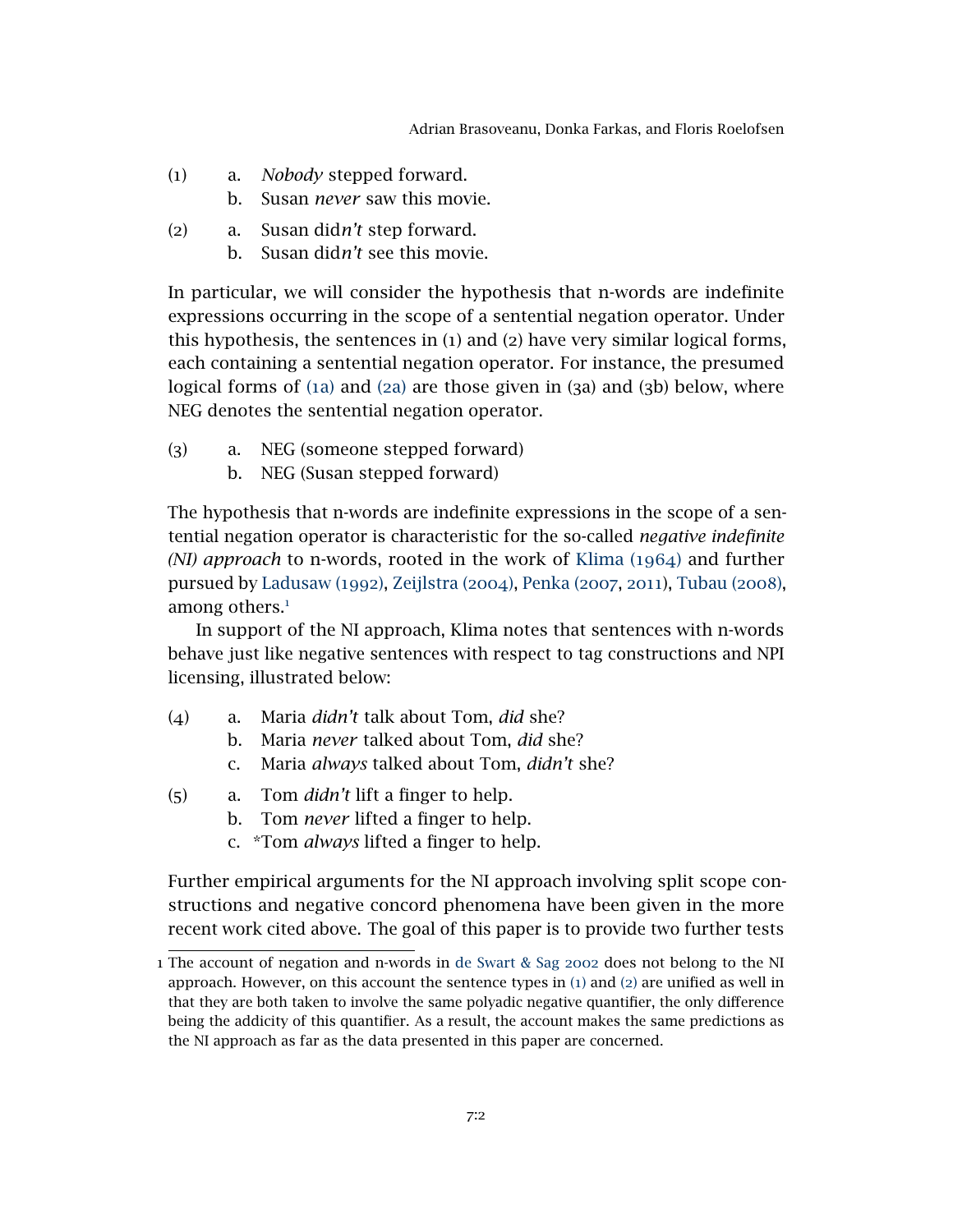of the central hypothesis of the NI approach concerning the relationship between n-words and sentential negation, both involving *discourse* phenomena.

The first test is based on the distribution of English polarity particles (yes and no) in reactions to negative vs. positive assertions. It has been noted at least since [Pope](#page-32-5) 1976 that the presence of sentential negation affects the distribution of these particles in agreeing responses to a previously made assertion or polar question. More precisely, the observation is that in agreeing responses to positive assertions, only **yes** can be used, while in agreeing responses to negative assertions, both yes and no can be used, as illustrated in (6) and (7) below [\(Ginzburg & Sag](#page-32-6) 2000, [Kramer & Rawlins](#page-32-7) 2009, [Farkas](#page-32-8) [2011](#page-32-8), [Holmberg](#page-32-9) 2012, [Cooper & Ginzburg](#page-32-10) 2012, [Farkas & Roelofsen](#page-32-11) 2012).

- <span id="page-3-1"></span>(6) A: Paul stepped forward. B: Yes / \*No, Paul stepped forward.
- <span id="page-3-0"></span>(7) A: Paul did not step forward. B: Yes / No, Paul did not step forward.

Given this contrast between positive and negative sentences, the NI approach predicts that sentences with n-words will pattern with negative sentences like ([7](#page-3-0)) rather than with positive sentences like ([6](#page-3-1)), and therefore that both **yes** and **no** will be licensed in  $(8)$  and  $(9)^2$  $(9)^2$ .

- <span id="page-3-3"></span>(8) A: Nobody stepped forward. B: Yes / No, nobody stepped forward.
- <span id="page-3-4"></span>(9) A: Susan never saw this movie. B: Yes / No, Susan never saw this movie.

We report here on two experiments that test:

- *i*. whether sentential negation indeed affects the distribution of polarity particles as indicated in  $(6)$  $(6)$  $(6)$  and  $(7)$  $(7)$  $(7)$  – Experiment 1, in section [3](#page-5-0);
- *ii*. whether the prediction made by the NI theory concerning cases like ([8](#page-3-3)) and ([9](#page-3-4)) is indeed borne out  $-$  Experiment 2, in section [4](#page-13-0).

<span id="page-3-2"></span><sup>2</sup> To the best of our knowledge, this prediction has not been discussed explicitly in previous work within the NI approach. However, the claim that sentences with n-words behave like negative sentences w.r.t. polarity particle licensing has been made previously, in particular by [Ginzburg & Sag](#page-32-6) ([2000](#page-32-6): 439), who assume that n-words and sentential negation both involve the same polyadic negative quantifier [\(de Swart & Sag](#page-33-2) 2002).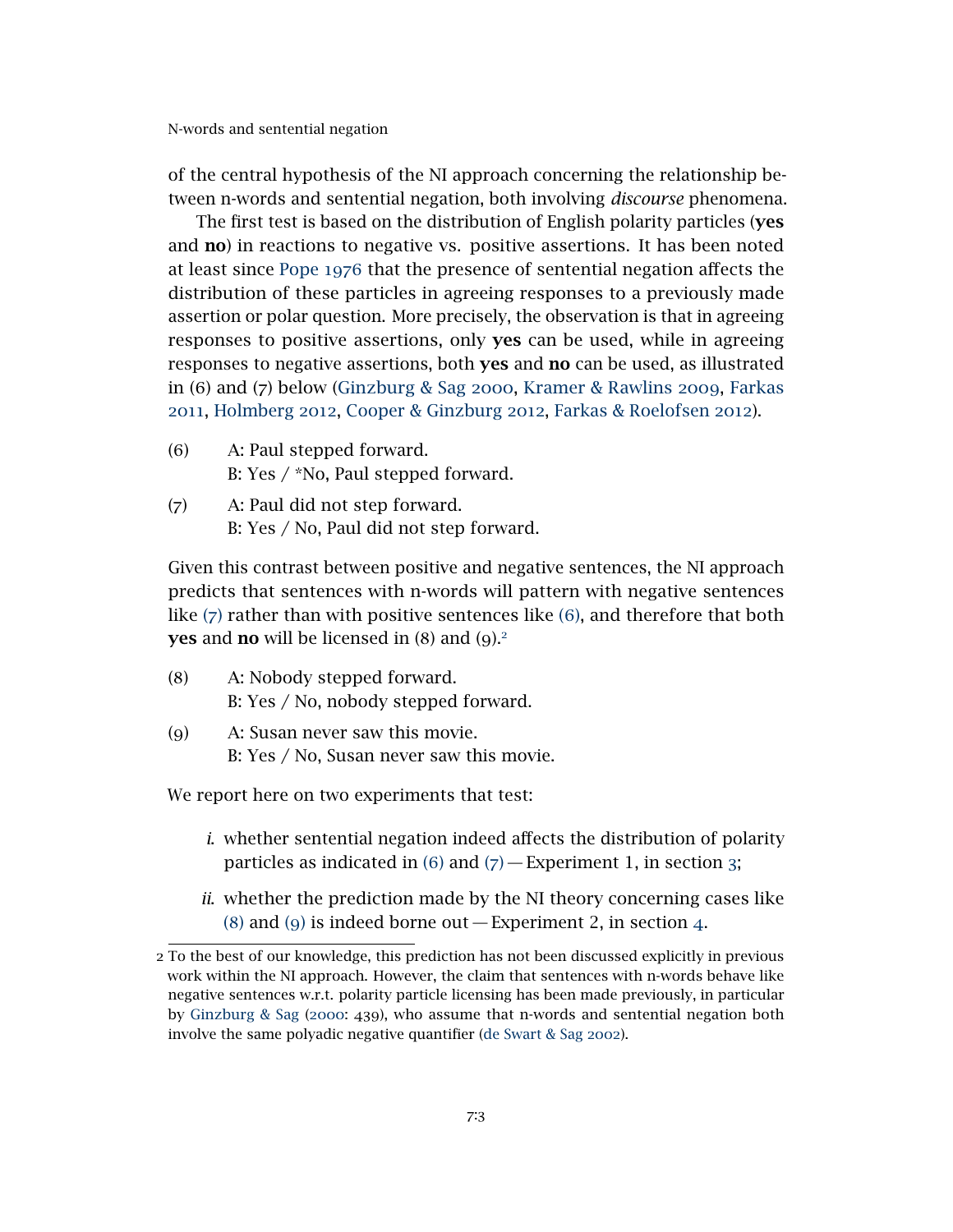Besides the prediction that the NI theory makes concerning polarity particle responses, we also tested a prediction that the theory makes concerning *VP ellipsis* in responses. Consider the following contrast:

- <span id="page-4-2"></span>(10) A: Mary visited some of the children. B: I agree, she did  $/$  \*didn't.
- <span id="page-4-1"></span>(11) A: Mary didn't visit any of the children. B: I agree, she \*did / didn't.

The generalization that emerges from these examples is that an agreeing VP ellipsis response to a positive assertion must have a positive auxiliary, while an agreeing VP ellipsis response to a negative assertion must have a negative auxiliary.

Again, given this contrast between positive and negative sentences, the NI approach predicts that sentences with n-words like ([12](#page-4-0)) pattern with negative sentences like ([11](#page-4-1)) rather than with positive sentences like ([10](#page-4-2)):

<span id="page-4-0"></span>(12) A: Mary visited none of the children. B: I agree, she \*did / didn't.

We present an experiment that tests whether cases like ([12](#page-4-0)) indeed behave similarly to cases like  $(11)$  $(11)$  $(11)$ , as expected on the NI approach — Experiment 3, in section [5](#page-20-0) below.

The paper is structured as follows. Section [2](#page-4-3) introduces the experimental method used for all three experiments. As already indicated, Experiments 1, 2 and 3 are introduced, analyzed and discussed in sections [3](#page-5-0), [4](#page-13-0) and [5](#page-20-0), respectively. The final section [6](#page-24-0) provides a brief conclusion and outlines some future research directions. The items for all experiments are provided in appendix [A.](#page-26-0)

### <span id="page-4-3"></span>2 Experimental method

All three experiments were run together as part of the same online questionnaire. The items for all three experiments were randomly selected from the Brown Corpus and the Corpus of Contemporary American English and simplified in various ways (shortened etc.).

A total of 53 undergraduate UCSC students completed the online questionnaire for extra-credit. One participant was dropped because her/his pattern of responses for the control / reference-level condition in Experiment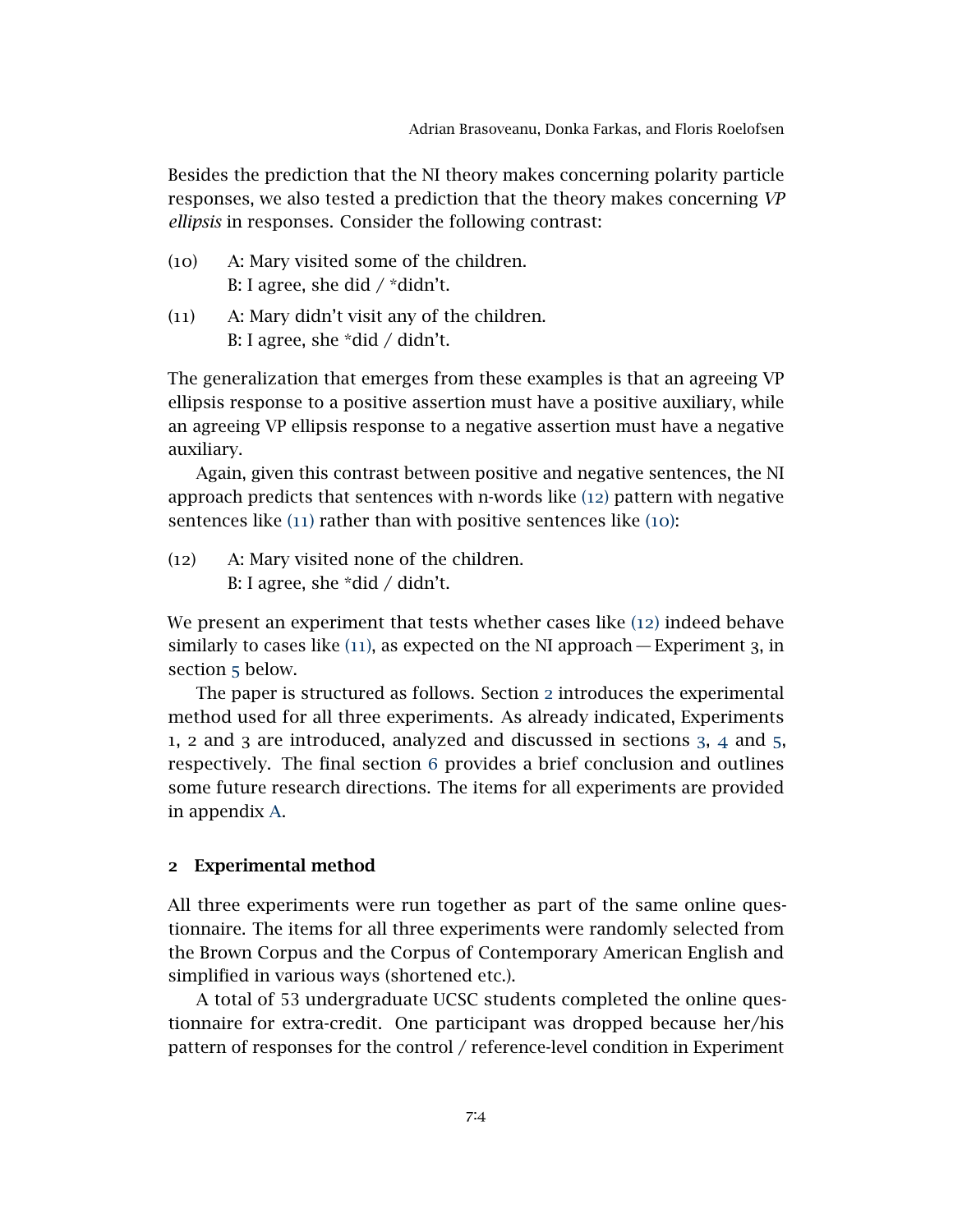1 was very different from the pattern of all the other participants and strongly indicated that the participant randomly selected the answers; we discuss this in more detail in section [3](#page-5-0) below. The results reported in the paper are statistically significant whether this participant is included or not. Final number of participants: 52.

Between them, the three experiments provided a variety of stimuli: different kinds of quantifiers (referential NPs, existentials, downward entailing and non-monotonic quantifiers, n-words) were presented in subject or direct object position. The answers had a variety of structures: with or without VP ellipsis, with the (dis)agreement marker (polarity particle or *I (dis)agree*) preceding or following the sentence. Seven fillers in which the responses disagreed with the stimulus were also included.

Every participant saw any given item at most once. The order of the stimuli (both items and fillers) was randomized for each participant and the order of the two possible responses (yes vs. no) was randomized for each stimulus and for each participant.

The following sections present more details about each experiment.

### <span id="page-5-0"></span>3 Experiment 1: Polarity particle distribution

Experiment 1 is designed to test two empirical claims that have been made in the literature on polarity particles [\(Ginzburg & Sag](#page-32-6) 2000, [Kramer & Rawlins](#page-32-7) [2009](#page-32-7), [Holmberg](#page-32-9) 2012, [Farkas & Roelofsen](#page-32-11) 2012):[3](#page-5-1)

- *i*. In agreeing responses to positive assertions, only yes can be used;
- *ii*. In agreeing responses to negative assertions, both yes and no can be used.

| (i) | Didn't Paul step forward? | [high negation polar question] |  |
|-----|---------------------------|--------------------------------|--|
|     |                           |                                |  |

(ii) Did Paul not step forward? [low negation polar question]

<span id="page-5-1"></span><sup>3</sup> Strictly speaking, [Ginzburg & Sag \(](#page-32-6)2000), [Kramer & Rawlins \(](#page-32-7)2009), and [Holmberg \(](#page-32-9)2012) only make the claim considered here with reference to positive and negative *polar questions*, not with reference to positive and negative *assertions*. [Farkas & Roelofsen \(](#page-32-11)2012) explicitly generalize over both assertions and polar questions. We focus here on assertions in order to avoid the complications concerning 'high' and 'low' negation in polar questions in English, illustrated in (i) and (ii) below.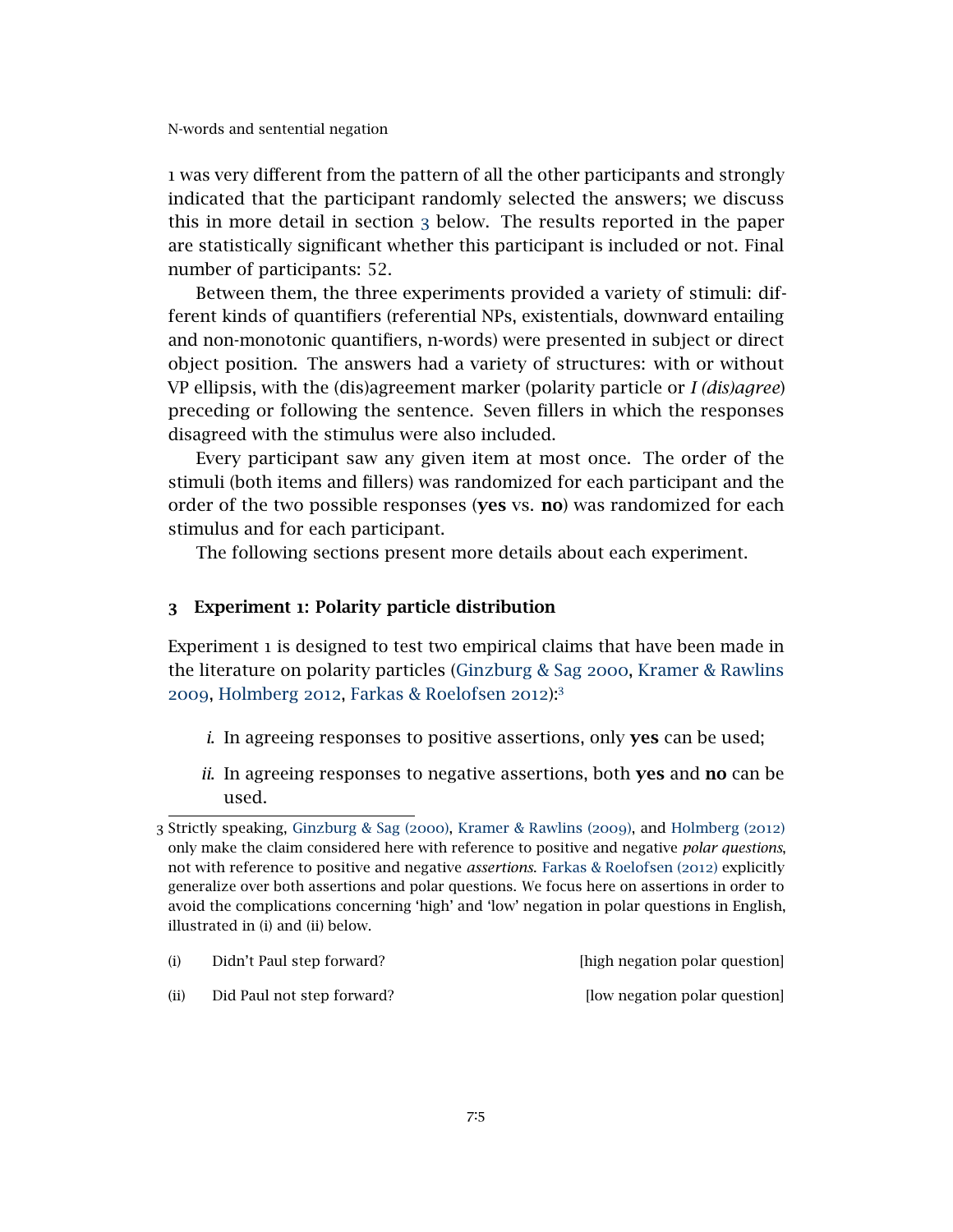Method. We used online questionnaires to test people's preferences for the particle yes or no when they agree with a previously made assertion. Two typical experimental items are provided below:

<span id="page-6-1"></span><span id="page-6-0"></span>

| (13) |           | This substance will prevent the clay from twisting. | [stimulus]          |
|------|-----------|-----------------------------------------------------|---------------------|
|      |           | a. Yes, it will.                                    | [response option 1] |
|      | $b_{\rm}$ | No, it will.                                        | [response option 2] |
| (14) |           | At most six volunteers did not sign up for          |                     |
|      |           | free housing.                                       | [stimulus]          |
|      | a.        | Yes, at most six of them didn't.                    | [response option 1] |
|      | b.        | No, at most six of them didn't.                     | [response option 2] |

The dependent variable RESP encodes the choice of polarity particle in responses — factor with 2 levels: yes, no; 'success' level: yes.

The three independent variables are as follows.

First, STIM-POL encodes the polarity of the stimulus - factor with 2 levels: pos, neg; reference level: pos. If the stimulus is positive, we expect the participants to overwhelmingly signal agreement with yes; if the stimulus is negative, we expect the participants to signal agreement with either yes or no.

Second, np-type encodes the type of subject NP in the stimulus— factor with  $4$  levels: ref, atmost, exactly, some; reference level: ref. All stimuli have the structure 'subject + predication'. The subject NPs are referential or quantificational with 3 possible determiners: *some*, *at most n* and *exactly n*. We are interested in whether the referential vs. quantificational nature of the subject NPs and their monotonicity properties affect particle choice.

Finally, part-pos encodes the position of the polarity particle in the response — factor with 2 levels: ini, fin; reference level: ini. The particle is placed either at the beginning of the response or at the end.

Item ([13](#page-6-0)) above exemplifies the combination stim-pol = **pos**,  $NP-TYPE =$ ref, PART-POS = ini, while item  $(14)$  $(14)$  $(14)$  exemplifies the combination STIM-POL =  $neg$ ,  $NP-TYPE = \text{atmost}$ ,  $PART-POS = \text{ini}$ .

For each of the  $16 = 2 \times 4 \times 2$  combinations, 3 items were generated for a total of 48. For each participant, we randomly selected 1 item for each of the 16 combinations, resulting in 53 participants  $\times$  16 = 848 observations.

One participant, coded subj17, exhibited a pattern of responses to positive polarity stimuli, i.e., to the control / reference-level polarity, that was distinct from all the other participants. Each participant was presented with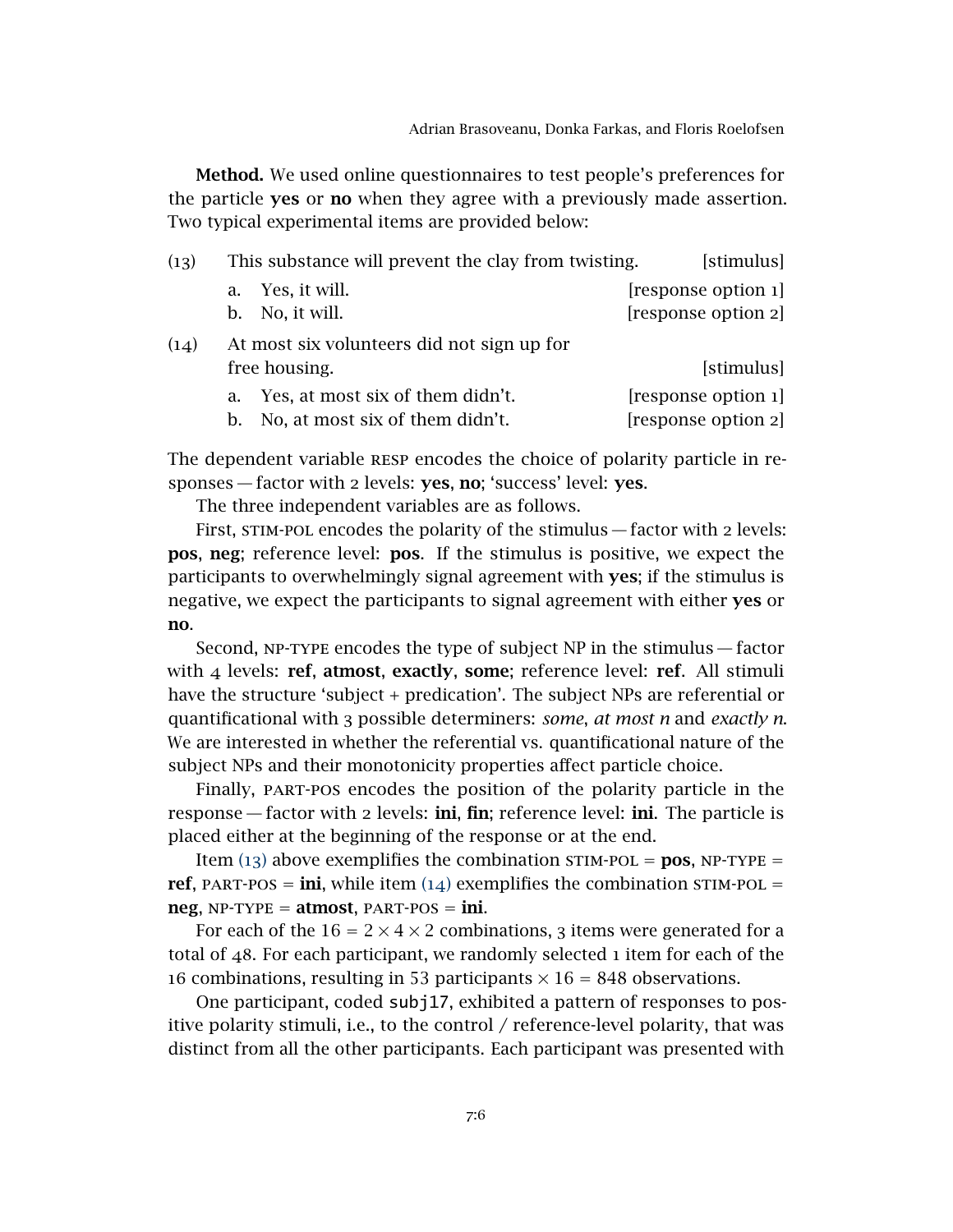8 positive polarity stimuli. When responding to these stimuli, 44 participants chose only yes responses, i.e., 44 participants had 0 no responses out of 8; 6 participants had 1 no response out of 8 and 2 participants had 2 no responses out of 8. In contrast, subj17 had 5 **no** responses out of 8.

Furthermore, when examining only the 4 referential or existential positive polarity stimuli, 50 participants had 0 no responses out of 4 and 2 participants had 1 **no** response out of [4](#page-7-0), while subj17 had 3 **no** responses out of 4.4 Thus, the pattern of responses exhibited by subj17 is very different from the pattern exhibited by all the other participants in the control / reference-level polarity. Given our prior knowledge about coherent responses to positive polarity stimuli and the highly homogeneous pattern of responses exhibited by all the other participants (which is in line with our prior knowledge), we conclude that subj17 did not actually complete the experiment but likely selected the answers at random. We will therefore exclude this participant from all three experiments. As already mentioned, the reported results remain significant whether this participant is excluded or not.

The final number of observations for Experiment 1 is  $N = 52 \times 16 = 832$ .

### 3.1 Results

Barplots of responses by stim-pol and by np-type are provided in Figure [1](#page-8-0), as well as a mosaic plot of responses by np-type & stim-pol combinations. The main observation confirms our overall expectation: when the stimulus is positive, the response particle is overwhelmingly yes and when the stimulus is negative, the response particle is either yes or no.

We also see that when the stimulus is negative and the subject NP is referential, there is a preference for no. In contrast, when the stimulus is negative and the subject NP is *at most n* or *exactly n*, there is a preference for yes while a negative stimulus with a *some* subject NP exhibits no particular preference for either yes or no.<sup>[5](#page-7-1)</sup>

<span id="page-7-0"></span><sup>4</sup> These 3 items and the no responses selected by subj17 are as follows: (a) *This substance will prevent the clay from twisting. No, it will*; (b) *Some of the people that Luce hired saw the world differently. No, some of them did*; (c) *Some of the stories reported by the liberal media will likely cause broad public discussion. Some of them will, no*. These no responses are incoherent, in contrast to the alternative yes responses that pretty much all the other participants selected.

<span id="page-7-1"></span><sup>5</sup> At this point, we do not have an explanation for these fine-grained differences between the different kinds of subject NPs. Since these differences are not directly relevant to the goals of this paper, we will not discuss them further.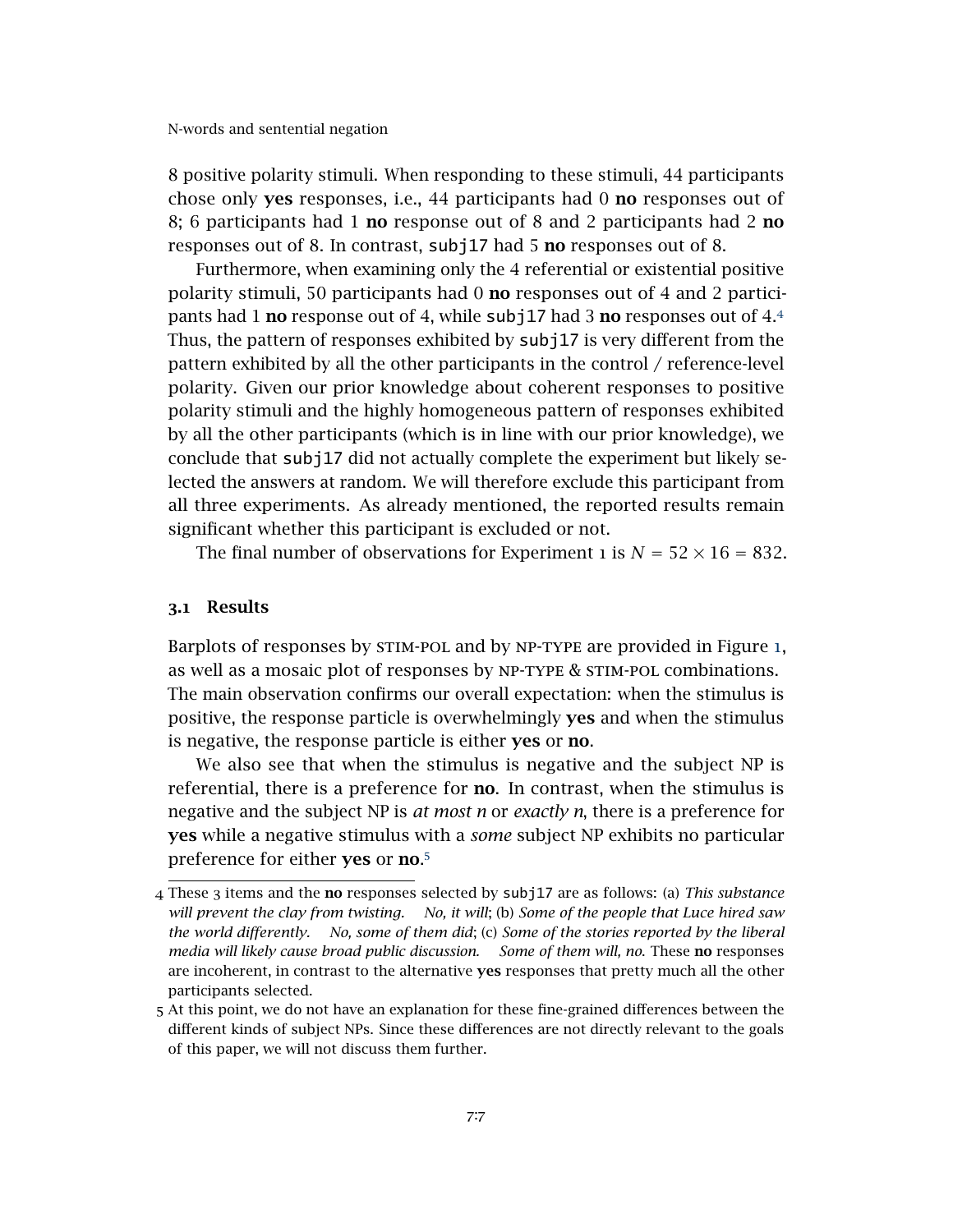<span id="page-8-0"></span>

Figure 1 Experiment 1: Barplots of responses for the 2 stimulus polarities and the 4 NP types, and mosaic plot of responses for the 8 NP type & stimulus polarity combinations.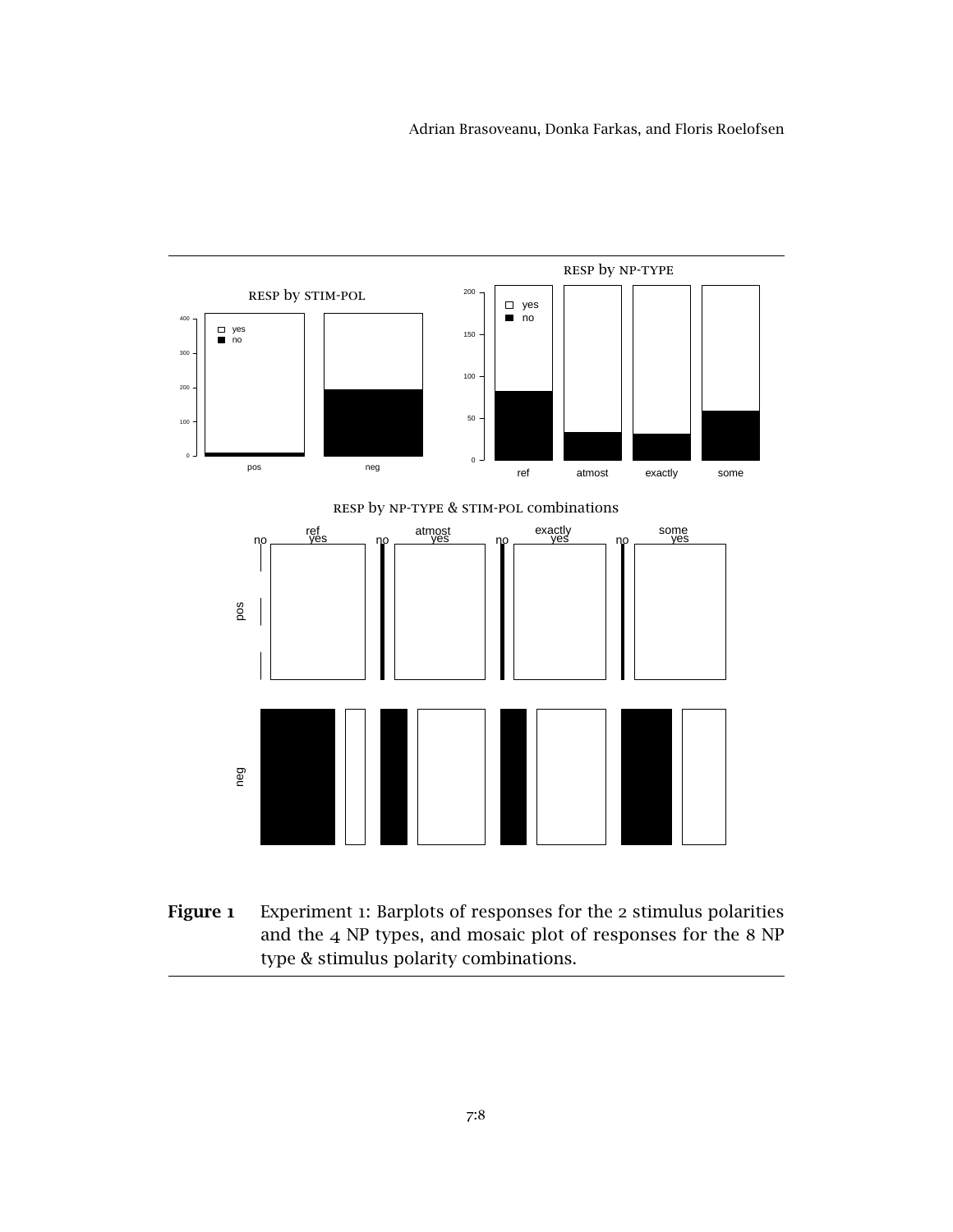Finally, the position of the particle in responses, e.g., *Yes, it will* vs. *It will, yes*, was irrelevant for the choice of polarity particle, so we did not provide the corresponding plot. This is as expected: particle choice was not predicted to depend on particle position.

### 3.2 Statistical analysis

Given that the dependent variable resp is categorical and, more precisely, binary, we use mixed-effects logistic regression models to analyze the data. In addition to fixed effects, i.e., our stim-pol and np-type manipulations, we will have random effects for subjects. The random effects for subjects are intended to factor out the variability in responses between subjects; whatever variability remains can be more confidently attributed to the experimental manipulations. The items did not account for any variability in this experiment, so we do not include item random effects in any of the models we discuss.

When the stimulus polarity is **pos**, most counts are 0 or extremely low. This makes the usual frequentist procedures for obtaining the maximum likelihood estimates (MLEs) and their associated confidence intervals (e.g., the ones implemented by the function  $g1mer()$  in the R package  $1me4$ ) less reliable. However, we can still reliably estimate the posterior distribution of a Bayesian model that has the same likelihood structure and vague / low-information priors.

In particular, the mixed-effects logistic regression model that we will use to estimate the fixed effects and extract statistically significant empirical generalizations has the following structure:

- fixed effects: STIM-POL, NP-TYPE and their interaction;
- random effects: correlated subject random effects for the intercept and the STIM-POL-neg slope.

The priors for the fixed effects, i.e., for the intercept and the non-reference levels of STIM-POL, NP-TYPE and their interaction, are all independent normals  $N(0, 10^2)$ . These priors place most of their probability on the interval *(*−20*,* 20*)*, which is a very wide interval on the standard logit scale. Therefore, the priors contribute very little information and the posterior estimates will overwhelmingly reflect the data.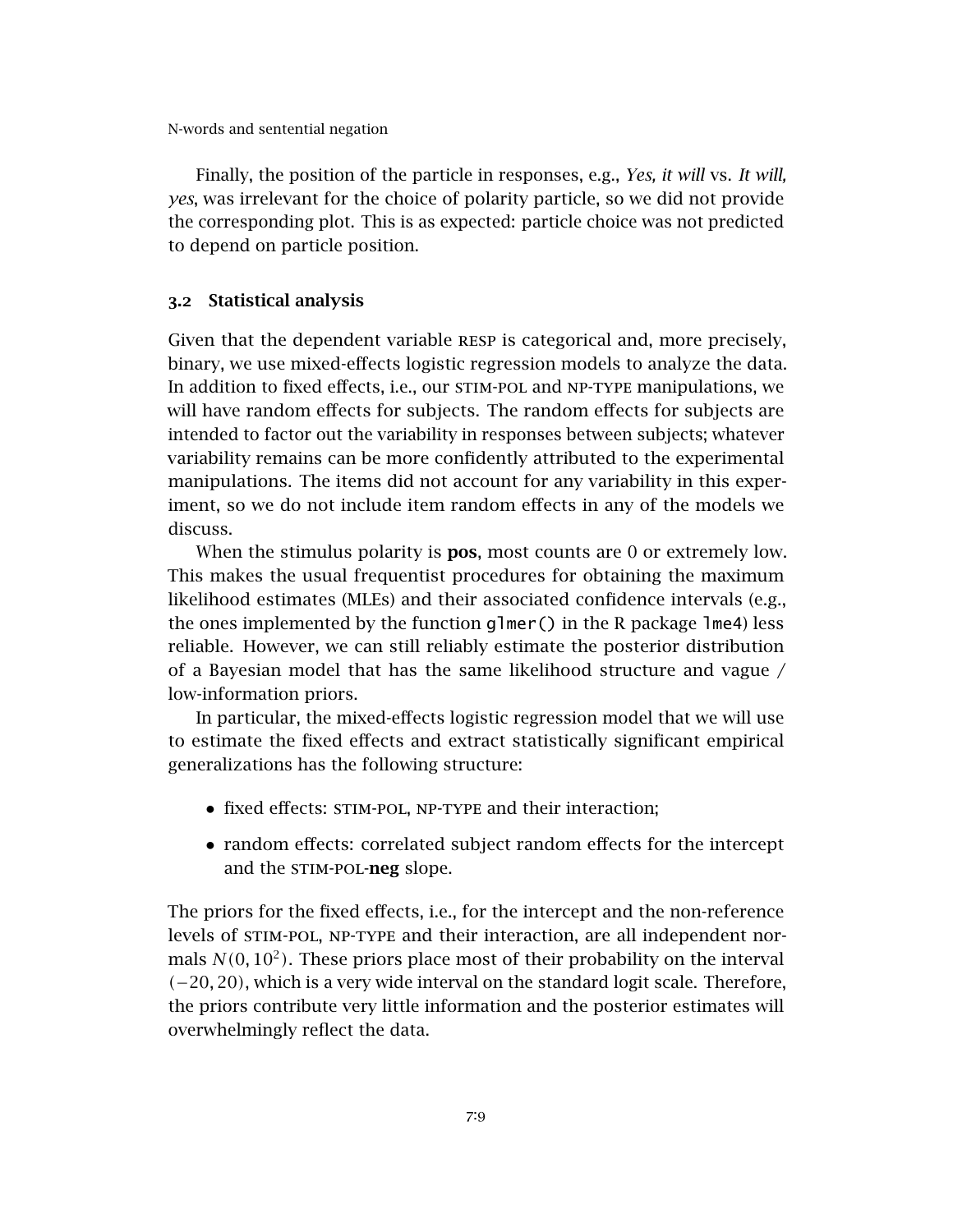The prior for the random effects will be similarly vague  $\ell$  low information: we assume a bivariate normal distribution for the intercept and STIM-POL-neg random effects with correlation  $\rho$  between the two random effects *N*  $\sqrt{0}$  $\begin{matrix} 0 \\ 0 \end{matrix}$  $\Gamma$  $\sigma^2$  $\rho \sigma \tau$  $\rho \sigma \tau \quad \tau^2$ | ). The priors for the intercept standard deviation  $\sigma$  and the STIM-POL-neg standard deviation  $\tau$  are independent uniforms *Unif*(0*,* 10*)* and the prior for  $\rho$  is *Unif*(−1*,* 1*)*.

Table [1](#page-10-0) provides the estimated means, standard deviations and 95% credible intervals (CRIs) for the posterior distributions of the random and fixed effects.[6](#page-10-1)

<span id="page-10-0"></span>

| <b>RANDOM</b><br><b>EFFECTS</b> |                                                                 | mean     | std.dev. | 95% CRI             |
|---------------------------------|-----------------------------------------------------------------|----------|----------|---------------------|
|                                 | $\sigma$                                                        | 0.978    | 0.661    | (0.057, 2.570)      |
|                                 | $\tau$                                                          | 1.614    | 0.591    | (0.568, 3.025)      |
|                                 | $\rho$                                                          | $-0.262$ | 0.500    | $(-0.906, 0.866)$   |
| <b>FIXED</b><br><b>EFFECTS</b>  |                                                                 | mean     | std.dev. | 95% CRI             |
|                                 | <b>INTERCEPT</b>                                                | 7.104    | 1.874    | (4.228, 11.526)     |
|                                 | STIM-POL-neg                                                    | $-8.868$ | 1.894    | $(-13.296, -5.891)$ |
|                                 | NP-TYPE-atmost                                                  | $-3.249$ | 1.849    | $(-7.561, -0.268)$  |
|                                 | NP-TYPE-exactly                                                 | $-2.877$ | 1.898    | $(-7.314, 0.218)$   |
|                                 | NP-TYPE-SOMe                                                    | $-2.903$ | 1.873    | $(-7.183, 0.201)$   |
|                                 | STIM-POL-neg: NP-TYPE-atmost                                    | 6.326    | 1.885    | (3.206, 10.676)     |
|                                 | STIM-POL-neg: NP-TYPE-exactly                                   | 6.015    | 1.933    | (2.823, 10.474)     |
|                                 | STIM-POL-neg: NP-TYPE-some                                      | 4.481    | 1.898    | (1.247, 8.805)      |
| Table 1                         | Experiment 1: Posterior means, standard deviations and 95% CRIs |          |          |                     |

We observe the following:

• the intercept (positive polarity sentences with referential subjects) indicates a highly significant preference for the particle yes;

for the estimated mixed-effects logistic regression model.

• changing the polarity of the sentence while keeping the subject referential contributes a strong preference for the particle **no**, as expected; however, the particle yes is not ruled out, it is just dispreferred overall;

<span id="page-10-1"></span><sup>6</sup> Details of the MCMC estimation: 3 chains, 275,000 iterations per chain, 25,000 burn-in, 100 thinning.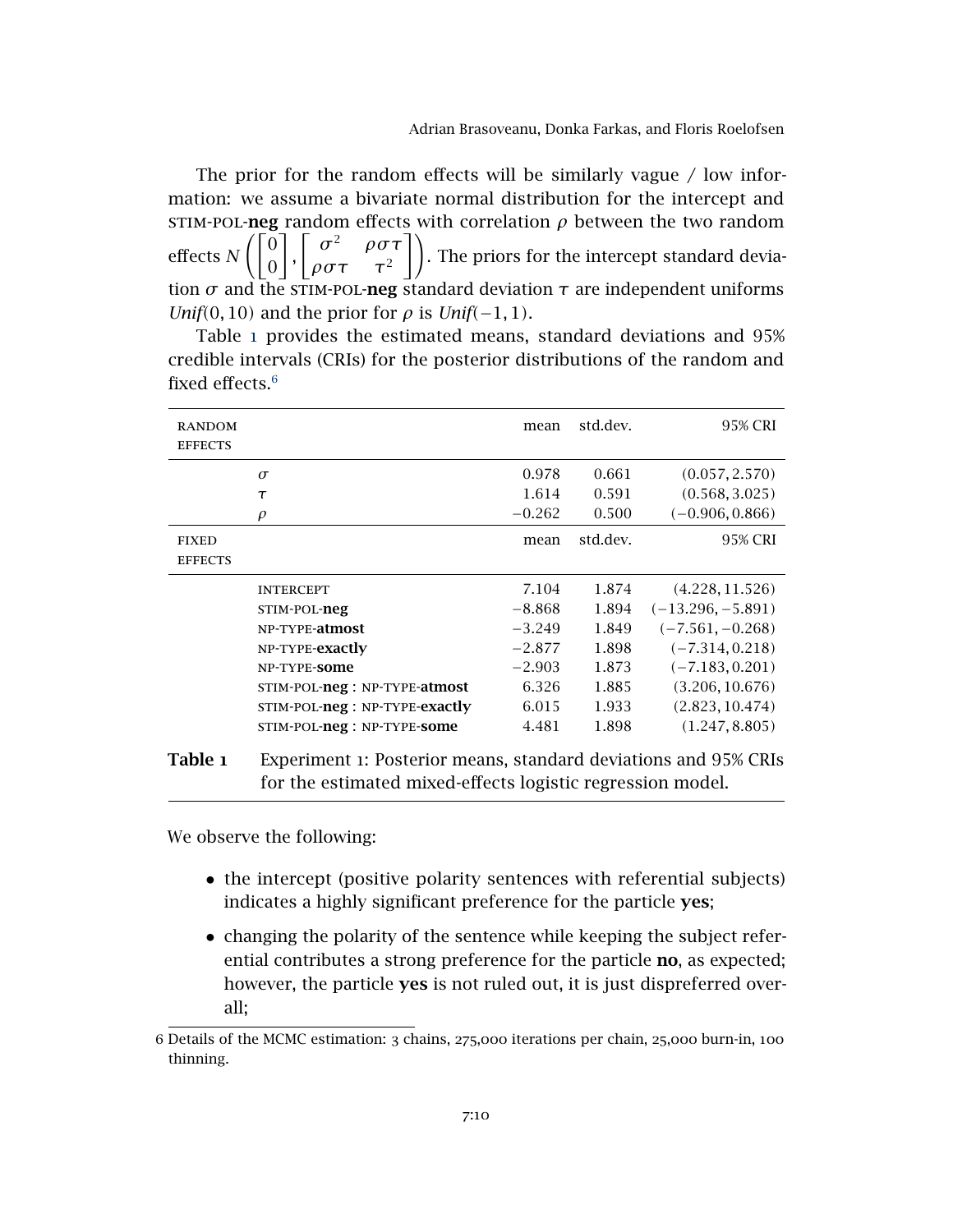- for positive polarity sentences, changing the NP type of the subject diminishes the preference for **yes** compared to the preference for **yes** exhibited by positive sentences with referential subjects; however, this decrease is statistically significant only for downward-entailing (atmost) subjects — the 95% CRIs for exactly and some include 0;
- for negative polarity sentences however, all non-referential NP types contribute strong, statistically-significant preferences for the yes particle compared to referential NPs;
- this interaction of negative polarity and non-referential NP type was already visible in the mosaic plot in Figure [1](#page-8-0) and it is not predicted by the theoretical literature to date; discovering new fine-grained generalizations of this kind is one of the contributions that experimental methods and statistical modeling can make to formal semantics.

The generalizations we have just outlined are more perspicuously reflected in Figure [2](#page-12-0). This plot summarizes the posterior predictions of our model on the probability scale, which is more readily understandable than the logit scale that was used for the estimates in Table [1](#page-10-0).

We display the median probabilities of a **yes** response and the associated 95% CRIs for all 8 combinations of NP type (ref, atmost, exactly and some) and stimulus polarity (neg and pos). This plot closely mirrors the data summary displayed in the mosaic plot above of RESP by NP-TYPE & STIM-POL combinations.

Finally, we note that the subject random effects for the STIM-POL-neg slope (not shown) do not display any clear clustering. This is partly a consequence of the small amount of data per subject, but one might have expected some small amount of clustering if there was a clear dialectal divide in the way subjects responded to negative stimuli— e.g., a dialect in which agreement with negative stimuli is always marked by **no** (or always marked by **yes**) and a dialect in which agreement is optionally marked by either yes or no and the choice between the two is not biased one way or another. The estimated slope random effects are fairly homogeneously spread between about −2 and 2 (on the logit scale) and do not suggest that any such dialectal difference is at work.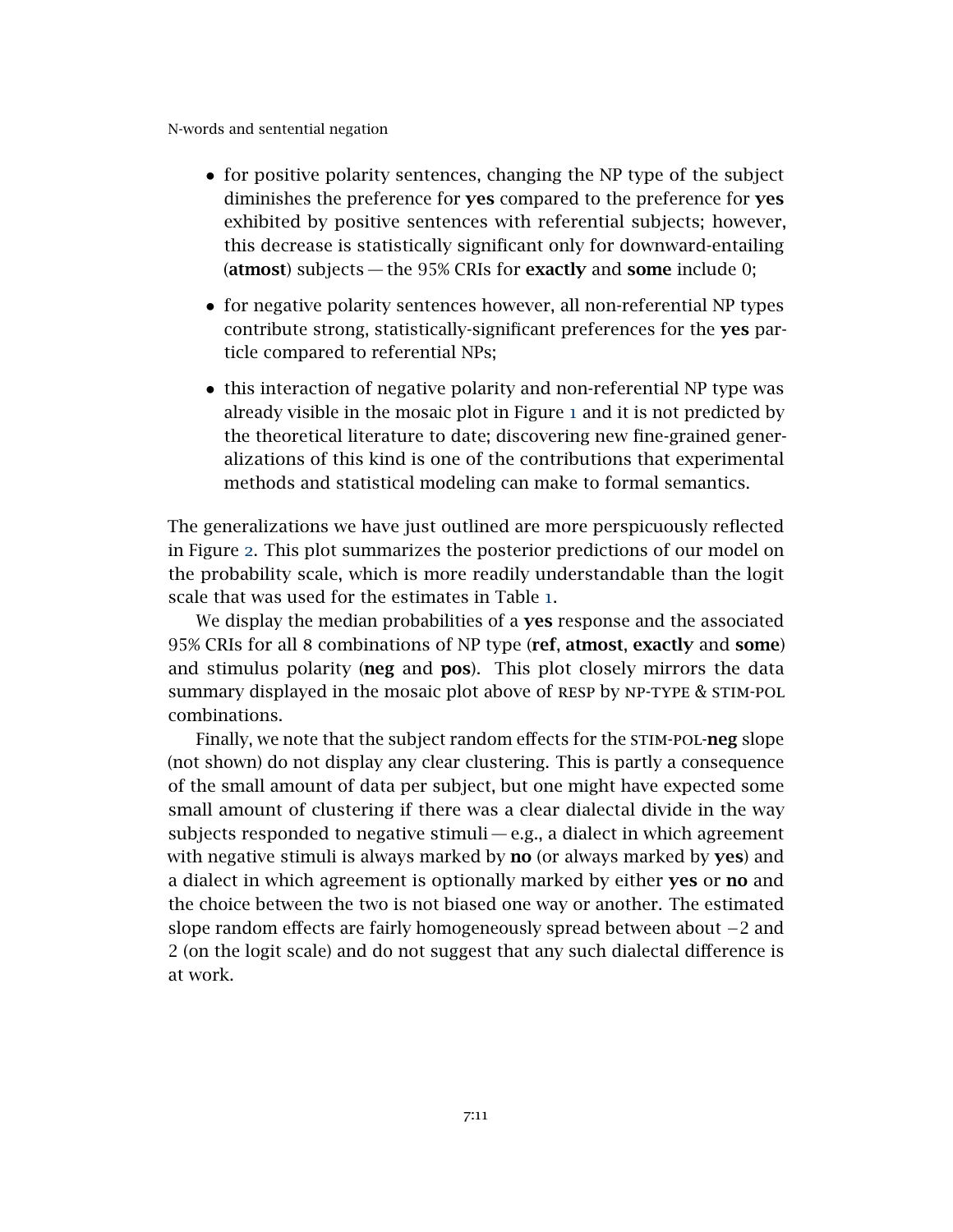Adrian Brasoveanu, Donka Farkas, and Floris Roelofsen

<span id="page-12-0"></span>

Figure 2 Experiment 1: Plot of posterior median probabilities of a yes response for the 8 NP type & stimulus polarity combinations and corresponding 95% CRIs.

### 3.3 Discussion

The results of this experiment confirm the hypothesis that the distribution of yes and no in agreeing responses is sensitive to the polarity of the stimulus: agreeing responses to positive assertions only license yes while agreeing responses to negative assertions license both yes and no. Although in the context of the present paper this result only plays a supporting role — given that we are mainly interested here in the relationship between n-words and sentential negation — it is also of independent interest, as it strengthens the empirical basis of several theories of polarity particle responses [\(Ginzburg &](#page-32-6) Sag [2000](#page-32-6), [Kramer & Rawlins](#page-32-7) 2009, [Holmberg](#page-32-9) 2012, [Farkas & Roelofsen](#page-32-11) 2012).[7](#page-12-1)

<span id="page-12-1"></span><sup>7</sup> These theories account for the pattern observed here in different ways, and make distinct predictions in other cases. We refer to [Farkas & Roelofsen](#page-32-11) 2012 for further discussion and comparison. See also [Jefferson](#page-32-12) 2002 for a corpus study whose findings are in line with the experimental result obtained here, although it focuses on polarity particle usages that are not exactly the same as the usage considered here.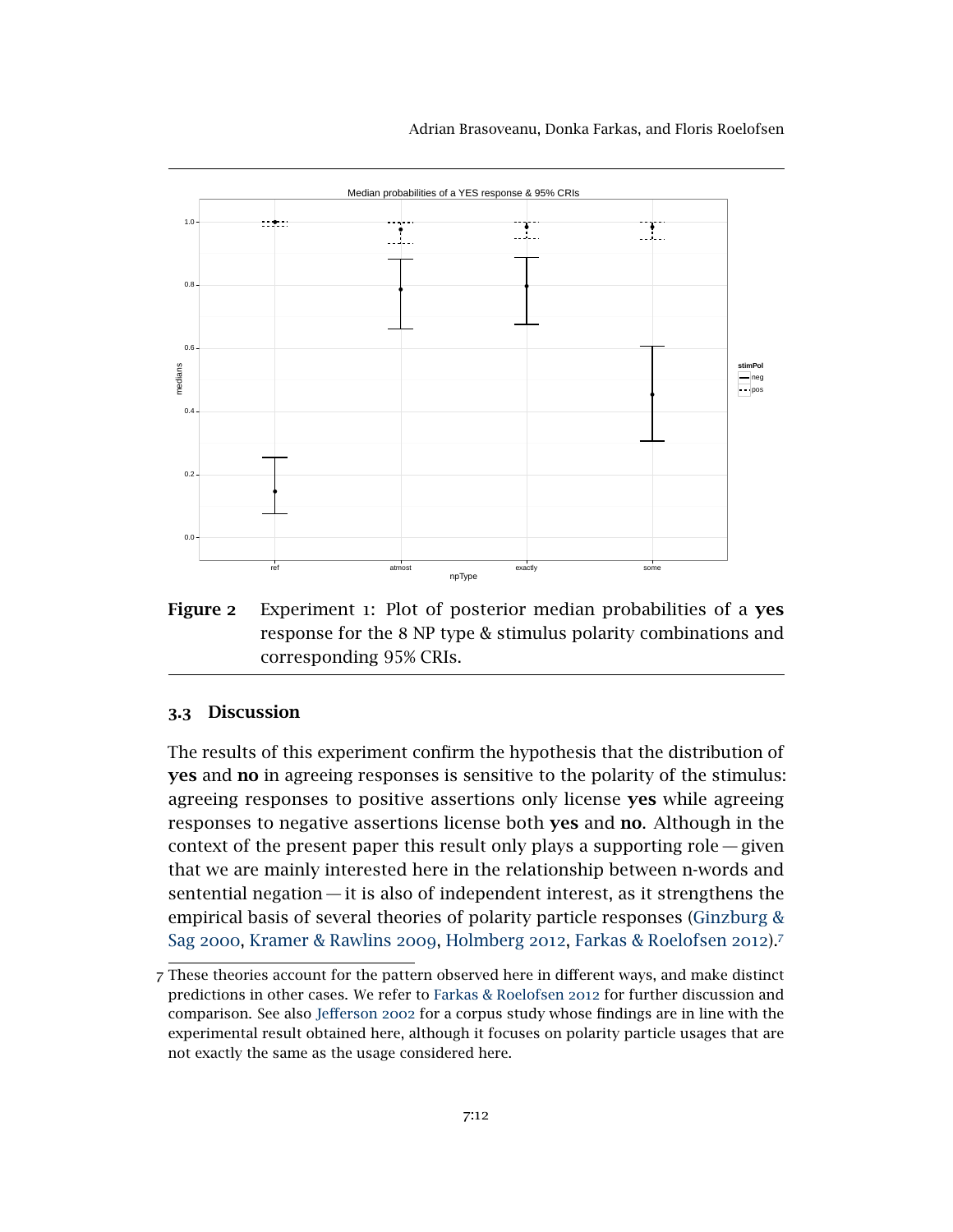Besides confirming the main hypothesis, the experiment also shows that there is a preference for no over yes in agreeing responses to negative assertions with referential subjects, and that this preference is neutralized by existential subjects and even reversed by downward monotonic and nonmonotonic subjects. The preference for **no** over yes in the simplest cases, with referential subjects, is predicted by the theory of [Farkas & Roelofsen](#page-32-11) ([2012](#page-32-11)). However, the fact that this preference can be neutralized or even reversed by the presence of quantificational subjects is to the best of our knowledge not accounted for by any existing theory of polarity particles.

What is crucial for our current purposes is that the distribution of polarity particles in agreeing responses differentiates negative sentences from positive sentences. On the NI approach, sentences with n-words are expected to pattern with negative sentences rather than with positive sentences in this respect. We now turn to an experiment that tests whether this expectation is borne out.

### <span id="page-13-0"></span>4 Experiment 2: Polarity particles and n-words

Experiment 2 investigates whether sentences with n-words behave like negative sentences or like positive sentences with respect to the distribution of polarity particles in agreeing responses.

Method. Just as for Experiment 1, we used online questionnaires to test whether people prefer to use yes or no in agreeing responses to a previously made assertion. Three examples of experimental items are provided below:

<span id="page-13-3"></span><span id="page-13-2"></span><span id="page-13-1"></span>

| (15) |          | None of the local bookstores are hiring full-time. | [stimulus]                                 |
|------|----------|----------------------------------------------------|--------------------------------------------|
|      | a.<br>b. | Yes, none of them are.<br>No, none of them are.    | [response option 1]<br>[response option 2] |
| (16) |          | The Neanderthals never crossed the Mediterranean.  | [stimulus]                                 |
|      |          | a. Yes, they never did.                            | [response option 1]                        |
|      | b.       | No, they never did.                                | [response option 2]                        |
| (17) |          | Infants sometimes do not learn to speak before     |                                            |
|      |          | the age of four.                                   | [stimulus]                                 |
|      | a.       | Yes, they sometimes don't.                         | [response option 1]                        |
|      | b.       | No, they sometimes don't.                          | [response option 2]                        |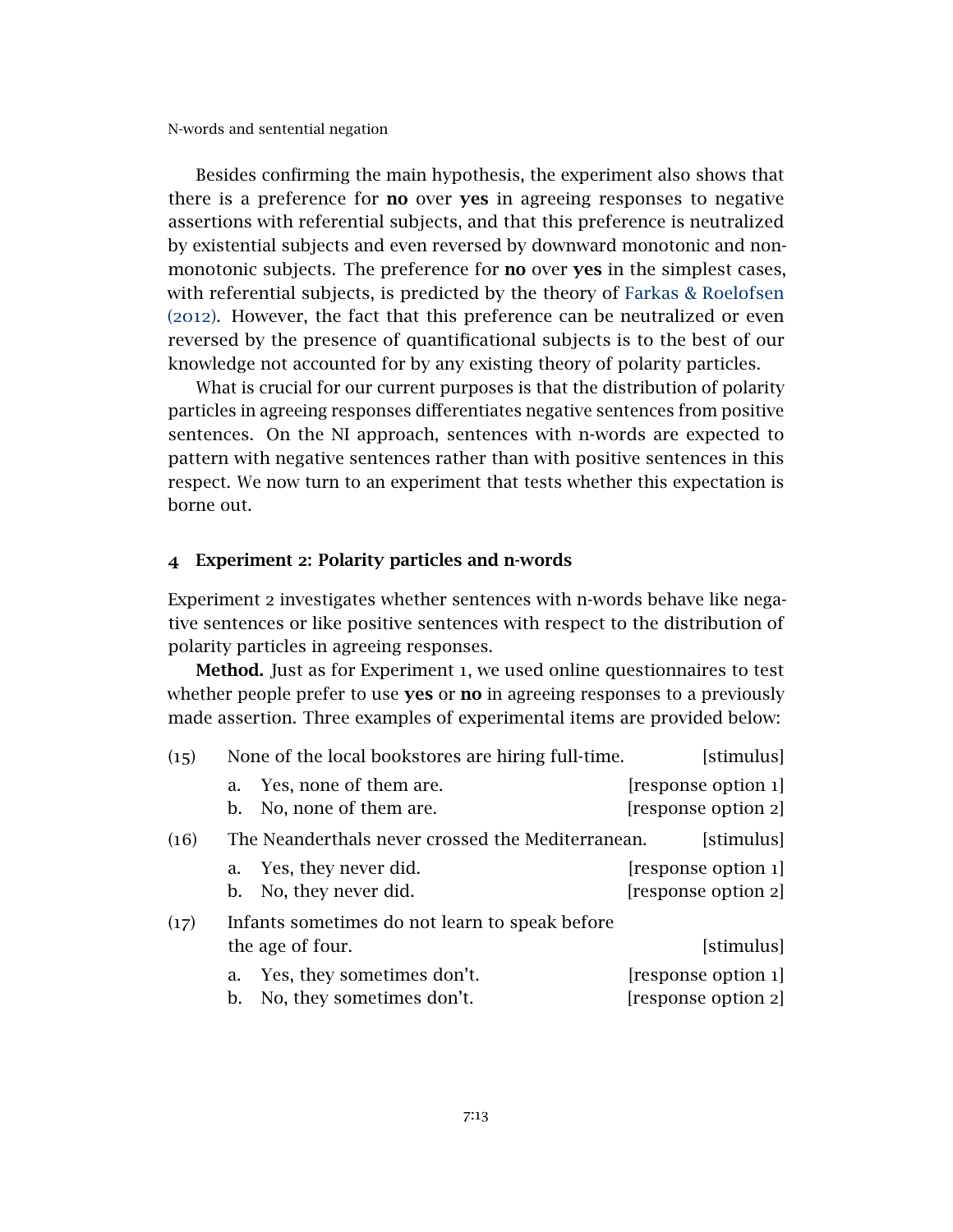Just as before, the dependent variable resp encodes choice of polarity particle in responses — factor with 2 levels: yes, no; 'success' level: yes.

We have two independent variables. First, STIM-TYPE (a factor with 3 levels: somenot, none, some; reference level: somenot) encodes the three types of stimuli we considered: (*i*) sentences with an existential and sentential negation (somenot); (*ii*) sentences with n-words but without sentential negation (none); and finally (*iii*) sentences with an existential and without sentential negation (some).

Thus, if the stimulus is positive ( $STIM-TYPE = **some**$ ), we expect that agreement is generally signaled with **yes**. If the stimulus is negative ( $STIM-TYPE =$ somenot), we expect that agreement can be signaled with both yes and no. Crucially, we want to see whether sentences with n-words ( $STIM-TYPE = none$ ) license both yes and no in agreeing responses, like negative sentences, or only yes, like positive sentences.

We selected negative sentences with existentials (somenot) rather than with referential NPs as the reference / comparison condition for the n-word condition of interest (none) in order to keep the differences between the n-word condition, which is quantificational, and the comparison condition to a minimum. However, as Experiment 1 showed, negative sentences with existentials do not behave exactly like negative sentences with referential NPs (the 'prototypical' negative sentences), so for completeness we should also compare n-words and negative sentences with referential NPs.<sup>[8](#page-14-0)</sup> We leave this issue for a follow-up experiment.

The second independent variable is gram-fun (grammatical function), encoding the fact that we considered both nominal and adverbial n-words. That is, gram-fun is a factor with 2 levels: S(ubject), A(dverb); reference level: S.

The item in ([15](#page-13-1)) above exemplifies the combination STIM-TYPE = **none** & GRAM-FUN = **S.** Item ([16](#page-13-2)) exemplifies the combination STIM-TYPE = **none** &  $GRAM-FUN = A. Finally, item (17) exemplifies the combination STIM-TYPE =$  $GRAM-FUN = A. Finally, item (17) exemplifies the combination STIM-TYPE =$  $GRAM-FUN = A. Finally, item (17) exemplifies the combination STIM-TYPE =$ somenot & GRAM-FUN  $=$  A.

For each of the resulting  $6 = 3 \times 2$  combinations, 3 items sentences were generated for a total of 18. For each participant, we randomly selected 1 item for each of the 6 combinations. Total number of observations:  $N = 52 \times 6 =$ 312.

<span id="page-14-0"></span><sup>8</sup> We are grateful to Kai von Fintel for bringing this point to our attention.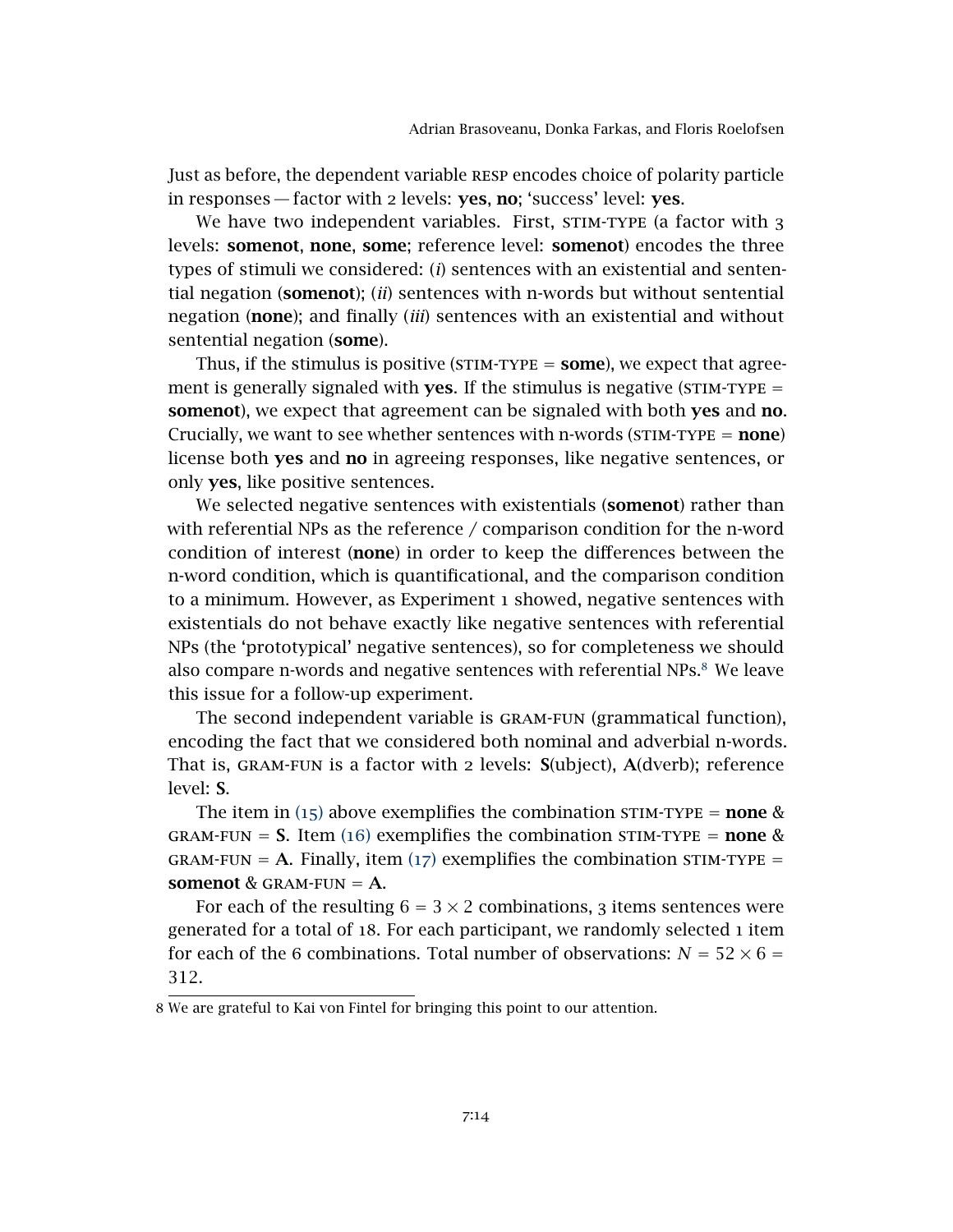### 4.1 Results

Barplots for responses by STIM-TYPE and by GRAM-FUN are provided in Figure [3](#page-16-0), as well as a mosaic plot of responses by stim-type & gram-fun combinations.

The main observation is that sentences with n-words license both yes and no in agreeing responses, just like negative sentences. In contrast, positive sentences only license yes in agreeing responses.

In addition, the mosaic plot indicates that the association between stimulus type and response particle does not vary by grammatical function: the pattern observed when aggregating over both S and A is the same as the patterns we observe when we look at them separately.

Finally, we note that n-word sentences (**none**) induce a stronger preference for no than negative sentences with existentials (somenot), while positive sentences with existentials (some) have a much stronger preference for yes than somenot sentences. These preferences seem to be slightly more pronounced for adverbs than for subjects.

### 4.2 Statistical analysis

We have two fixed effects, namely STIM-TYPE and GRAM-FUN, and we consider random effects for both subjects and items. The intercept or slope random effects for items and the slope random effects for subjects account for practically no variability in the response, so we omit them. Moreover, neither the interaction between gram-fun and stim-type nor the main effect of gram-fun are significant, so we omit them too.

The final mixed-effects logistic regression model that we use to derive the empirical generalizations has the following structure:

- fixed effects: STIM-TYPE;
- random effects: intercept random effects for subjects.

Just as before, we provide the Bayesian estimates of the posterior distributions for the fixed and random effects. Once again, we assume vague priors for the fixed effects: the priors for the intercept and the non-reference levels of stim-type are all independent normals *N(*0*,* 10<sup>2</sup> *)*. Priors for random effects: we assume a normal distribution  $N(0, \sigma^2)$  for the intercept random effects; the prior for the standard deviation  $\sigma$  is uniform *Unif*(0, 10). Table [2](#page-17-0)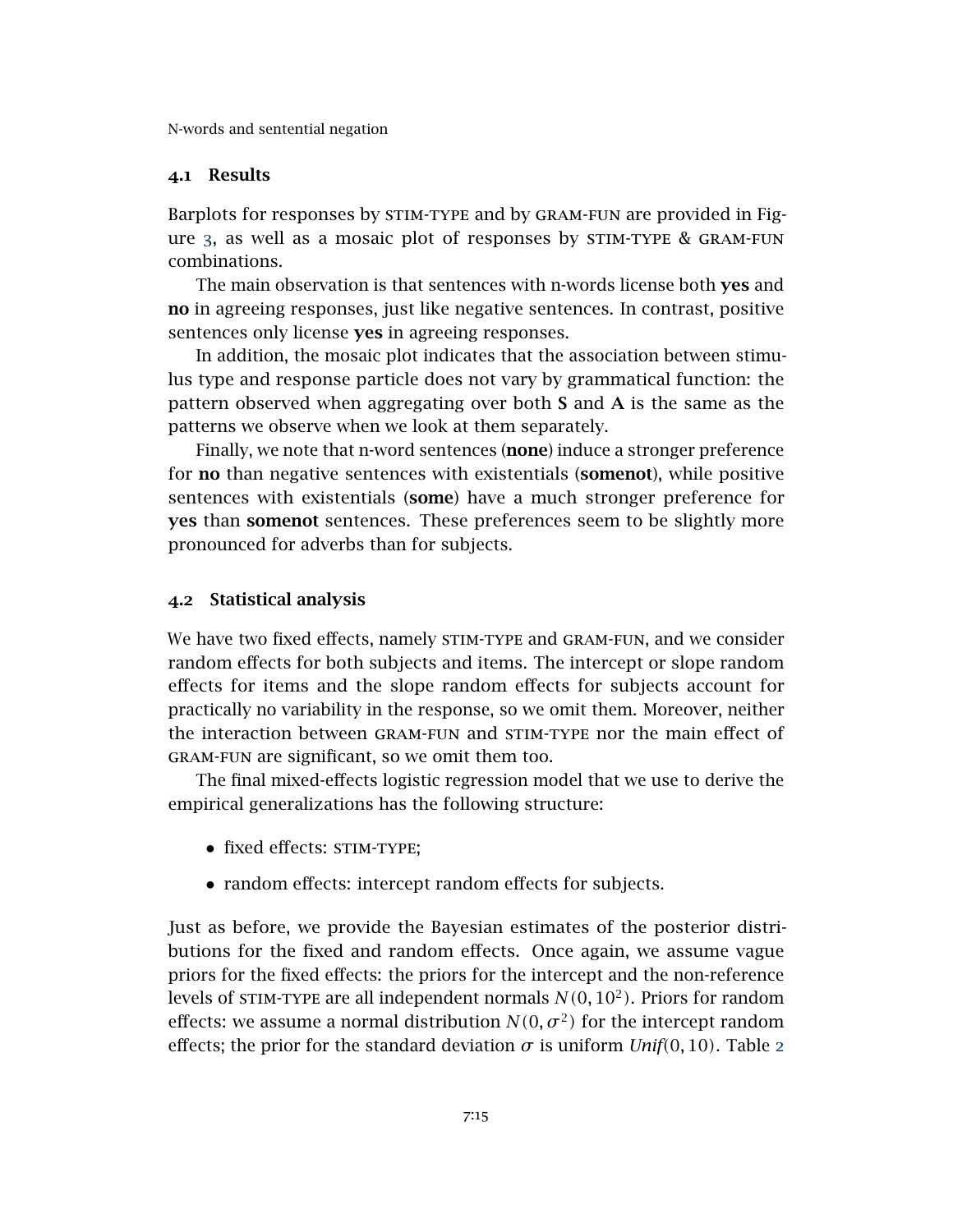<span id="page-16-0"></span>

Adrian Brasoveanu, Donka Farkas, and Floris Roelofsen

Figure 3 Experiment 2: Barplots of responses for the 3 stimulus types and the 2 grammatical functions, and mosaic plot of responses for the 6 stimulus type & grammatical function combinations.

provides the estimated means, standard deviations and 95% CRIs of the posterior distributions for the random and fixed effects:[9](#page-16-1) We observe the following:

- n-words (none) have a higher preference for no than even negative sentences with existentials (somenot, which is the reference level); this preference is statistically significant;
- the intercept is very close to 0 and not statistically significant: negative sentences with existentials (somenot) have no clear preference for yes vs. no (we obtained the same result in Experiment 1);
- finally, positive sentences with existentials (some) have a significantly higher preference for yes than negative sentences with existentials (somenot) (again, we obtained the same result in Experiment 1).

<span id="page-16-1"></span><sup>9</sup> Details of the MCMC estimation: 3 chains, 225,000 iterations per chain, 25,000 burn-in, 200 thinning.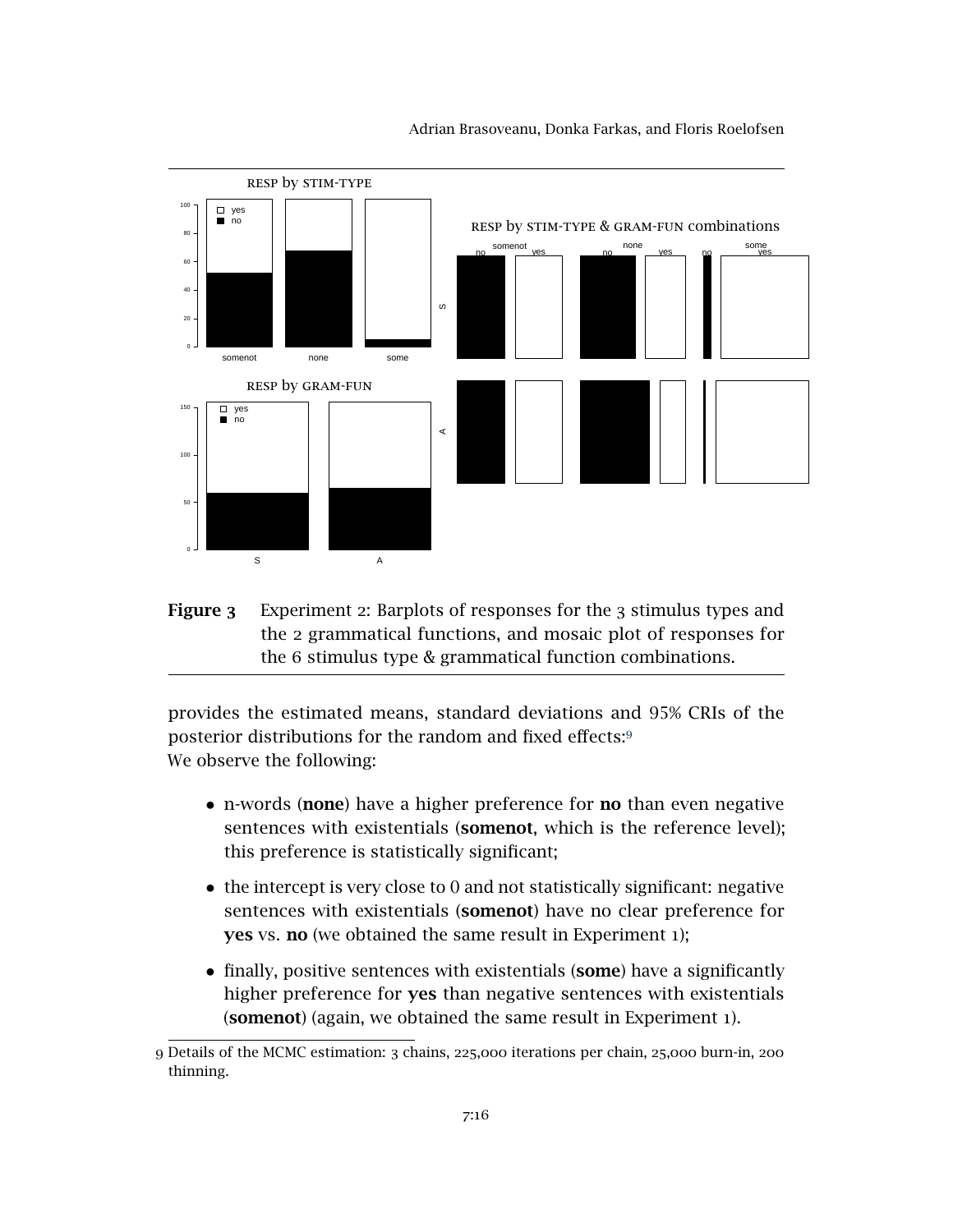<span id="page-17-0"></span>

| <b>RANDOM</b><br><b>EFFECTS</b> |                                                      | mean                       | std.dev.                | 95% CRI                                                   |
|---------------------------------|------------------------------------------------------|----------------------------|-------------------------|-----------------------------------------------------------|
|                                 | σ                                                    | 0.726                      | 0.299                   | (0.094, 1.307)                                            |
| <b>FIXED</b><br><b>EFFECTS</b>  |                                                      | mean                       | std.dev.                | 95% CRI                                                   |
|                                 | <b>INTERCEPT</b><br>STIM-TYPE-none<br>STIM-TYPE-SOME | 0.005<br>$-0.725$<br>3.314 | 0.235<br>0.307<br>0.553 | $(-0.447, 0.471)$<br>$(-1.343, -0.125)$<br>(2.310, 4.453) |

# Table 2 Experiment 2: Posterior means, standard deviations and 95% CRIs for the estimated mixed-effects logistic regression model.

The above means, standard deviations and CRIs are on the logit scale. We switch now to the more readily understandable probability scale and plot in Figure [4](#page-18-0) the medians of the posterior distributions of the preference for, i.e., probability of, a yes response for the three stimulus types, and the associated 95% CRIs.

The second plot in Figure  $4$  shows the posterior distribution of the difference in probability of yes between negative sentences with existentials (somenot) and n-word sentences (none). The median difference in probability is 0*.*172. The difference is significant: the 95% CRI is *(*0*.*030*,* 0*.*311*)*, i.e., the interval does not overlap 0; we are therefore confident that n-word sentences have a higher preference for no than negatives sentences with existentials. The median is marked in the plot with a thicker continuous line (red), and the 95% CRI is marked with dashed lines (dark red); the dotted line (black) marking the 0 point is outside the 95% CRI.

### 4.3 Discussion

The results of the experiment confirm that sentences with n-words pattern like negative sentences w.r.t. the licensing of polarity particles in agreeing responses. This result is compatible with the NI analysis of n-words. Moreover, under the assumption that stimuli containing a sentential negation operator license both yes and no in agreeing responses, for which we found evidence in Experiment 1, the NI analysis indeed *predicts* the pattern that we found in Experiment 2.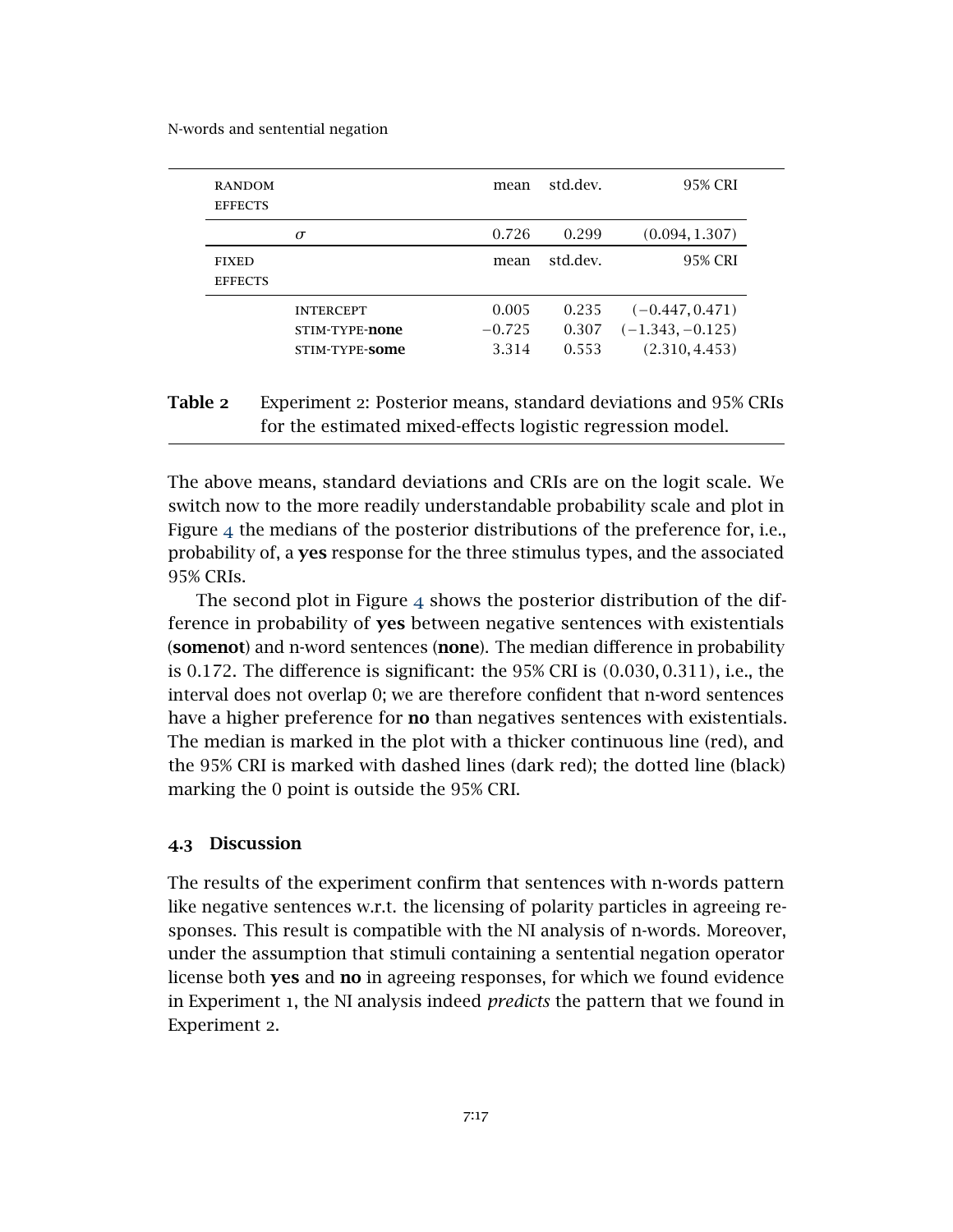<span id="page-18-0"></span>

Adrian Brasoveanu, Donka Farkas, and Floris Roelofsen

Figure 4 Experiment 2: Plot of posterior median probabilities of a yes response for the 3 stimulus types and corresponding 95% CRIs, and histogram of the posterior difference in probability of a yes response between **somenot** and **none**.

In other words, if the experiment had indicated that sentences with nwords patterned like positive sentences rather than negative sentence w.r.t. polarity particle licensing, we would have been forced to either (*i*) reject the NI analysis of n-words, or (*ii*) posit an account of polarity particles on which the felicity of a polarity particle response does not only depend on whether the stimulus sentence contains a sentential negation operator at the level of logical form, but also on the surface realization of this sentential negation operator — an assumption that is not made in any existing theory of polarity particles. Our findings do not force us to take any of these steps.

Let us briefly consider what would be needed to account for the observed pattern if instead of the NI analysis, we adopt an analysis of n-words as ordinary generalized quantifiers. On such an analysis, n-words like *nobody* and *never* are treated on a par with *somebody* and *sometimes*, and are not inherently linked with sentential negation. Thus, sentences with n-words are not directly predicted to behave like sentences with sentential negation.

Of course, it may still be possible to account for the observed pattern given a suitable account of polarity particles. For instance, one idea that immediately comes to mind is that the felicity of polarity particle responses may depend on *semantic* features of the stimulus sentence, rather than *syntactic* features. More specifically, one may hypothesize that the felicity of no in an agreeing response is determined by the presence of a *downward*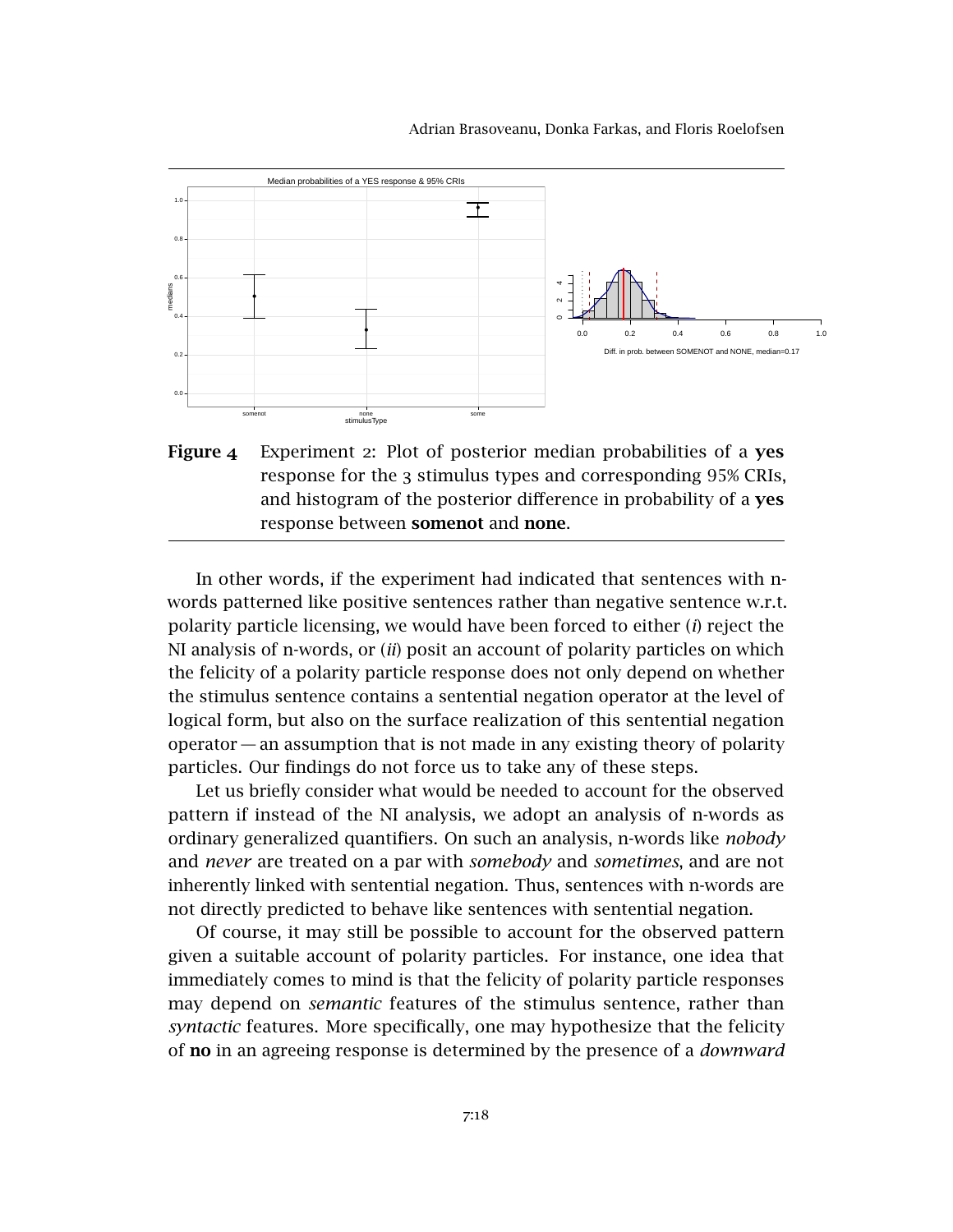*entailing* operator in the stimulus sentence, rather than the presence of a sentential negation operator. However, recall that in Experiment 1 we considered stimuli with the downward entailing determiner *at most n*, and we did not find evidence that **no** is licensed in agreeing responses to such stimuli. For instance:

(18) A: At most six volunteers signed up for free housing. B: Yes / \*No, at most six of them did.

A weaker hypothesis, which *is* compatible with the results of Experiment 1, would be that no is licensed in agreeing responses to stimuli that contain an *anti-additive* operator.<sup>[10](#page-19-0)</sup> In conjunction with this hypothesis, the basic generalized quantifier analysis of n-words would indeed account for the results of Experiment 2, just as the NI analysis. However, the anti-additivity hypothesis seems problematic in view of the following contrast:

- (19) A: Bill ate without a spoon. B: Yes / \*No, he ate without a spoon.
- (20) A: Bill didn't eat with a spoon. B: Yes / No, he didn't eat with a spoon.

Further experimental work is needed to verify this contrast. And even if the anti-additivity hypothesis fails, it may still be possible to formulate a purely semantic theory of polarity particles which, in conjunction with a basic generalized quantifier analysis of n-words, would account for the results of Experiment 2. However, in the absence of such a theory, the generalized quantifier analyis of n-words does not account for the pattern that we found.

The NI analysis, on the other hand, does account for the observed pattern given the assumption that both **yes** and **no** are licensed in agreeing responses to stimuli that contain a sentential negation operator— an assumption that is commonly made in current theories of polarity particles. $11$ 

- b. Nobody sang or danced  $\Leftrightarrow$  Nobody sang and nobody danced
- c. Bill ate without a spoon or a fork  $\Leftrightarrow$  B. ate without a spoon and without a fork

<span id="page-19-0"></span><sup>10</sup> An operator *f* is anti-additive iff for any suitable *x* and  $\gamma$ ,  $f(x \vee \gamma) \Leftrightarrow f(x) \wedge f(\gamma)$ . E.g.:

<sup>(</sup>i) a. Bill did not sing or dance  $\Leftrightarrow$  Bill did not sing and Bill did not dance

<span id="page-19-1"></span>For more on semantic features of negative elements, see, for instance, [Zwarts \(](#page-33-3)1998).

<sup>11</sup> As mentioned in footnote [1](#page-2-3), the theory of [de Swart & Sag \(](#page-33-2)2002) makes the same predictions as the NI approach as far as the data discussed in this paper are concerned. Indeed, [Ginzburg](#page-32-6)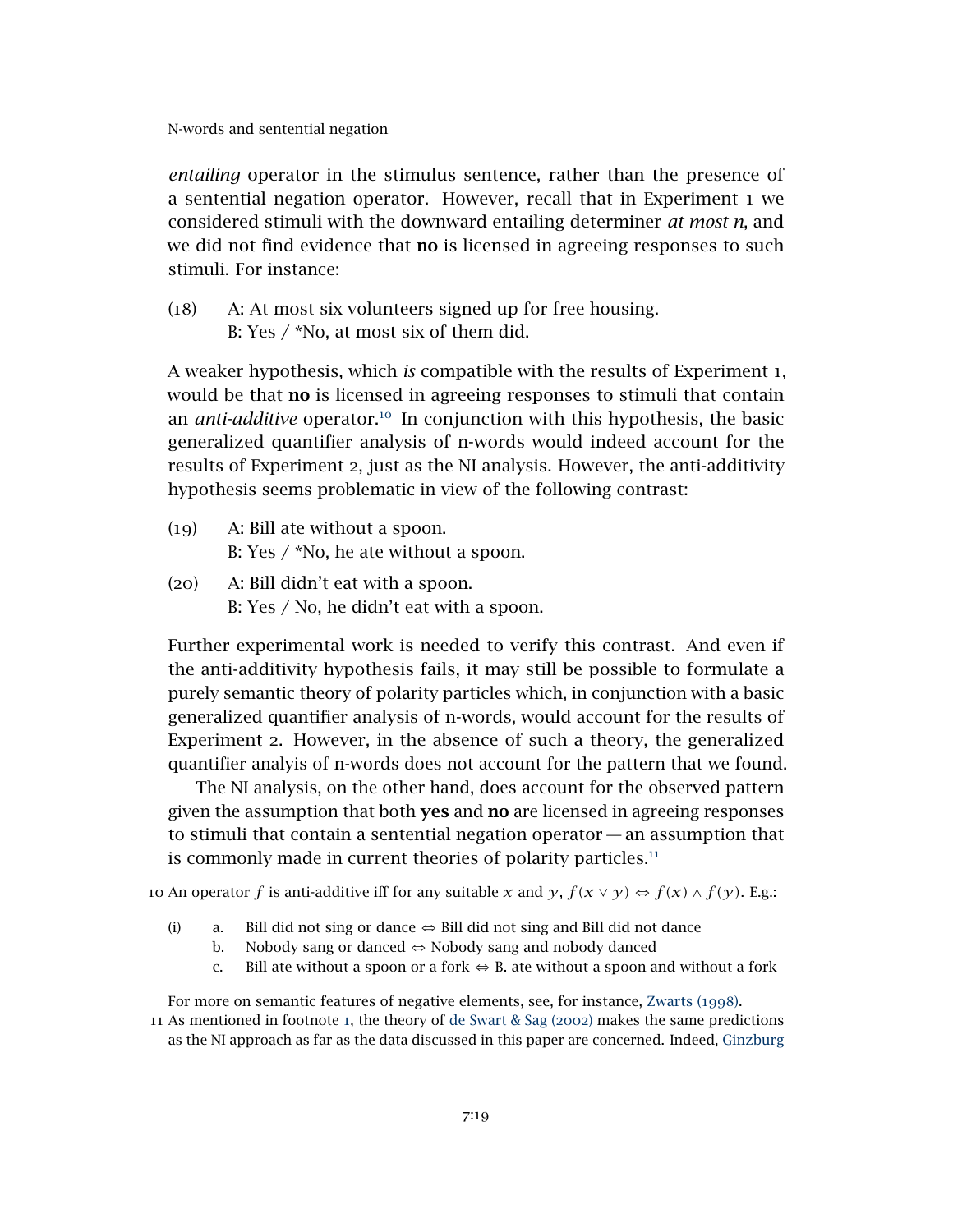### <span id="page-20-0"></span>5 Experiment 3[: VP ellipsis](#page-32-6)

Experiment 3 [provides additional evidence that sentences with n-words be](#page-32-6)[have like negative sentences. It complements Experiment](#page-32-6) 2 in two ways.

[First, we use a diagnostic that does not involve polarity particle responses,](#page-32-6) [but rather responses involving VP ellipsis. Second, we consider n-words](#page-32-6) [that occur in direct object position, rather than in subject position. The](#page-32-6) [distribution of n-words in negative concord languages \(e.g., Spanish and](#page-32-6) [Italian\) suggests that direct object n-words may trigger different response](#page-32-6) [patterns than subject n-words, and we would like to test that.](#page-32-6)

[We consider agreeing VP ellipsis responses to assertions which have an n](#page-32-6)[word, a referential NP \(proper name or definite description\), or an existential](#page-32-6) (*some*[\) in direct object position. Based on the findings from Experiment](#page-32-6) 2, [we expect a strong preference for negated auxiliaries in agreeing responses](#page-32-6) [to sentences with n-words in direct object position, and a strong preference](#page-32-6) [for affirmative auxiliaries in agreeing responses to sentences with referential](#page-32-6) [direct objects— this is the main contrast we are interested in. Existential](#page-32-6) direct objects are included to control for  $/$  factor out the possibility that [the preference exhibited by n-word cases should be primarily attributed to](#page-32-6) [their quantificational nature in general instead of their particular negative](#page-32-6) [character.](#page-32-6)

Method. Just as for Experiments 1 and 2[, we used online questionnaires to](#page-32-6) [test whether people prefer to use positive VP ellipsis \(no sentential negation,](#page-32-6) only *do*[-support\) or negative VP ellipsis \(sentential negation plus](#page-32-6) *do*-support) [in agreeing responses to a previously made assertion. Three examples of](#page-32-6) [experimental items are provided below:](#page-32-6)

<span id="page-20-2"></span><span id="page-20-1"></span>

| The published review overestimates the true<br>(21) |                     |
|-----------------------------------------------------|---------------------|
| effect of the interventions.                        | [stimulus]          |
| a. I agree, it does.                                | [response option 1] |
| b. I agree, it doesn't.                             | [response option 2] |
| The first two candidates answered none of<br>(22)   |                     |
| the questions convincingly.                         | [stimulus]          |
| a. I agree, they did.                               | [response option 1] |
| b. I agree, they didn't.                            | [response option 2] |

[<sup>&</sup>amp; Sag \(](#page-32-6)2000) explicitly note that their account of polarity particles combined with [de Swart &](#page-33-2) [Sag'](#page-33-2)s account of negation and n-words predicts the pattern observed in Experiment 1.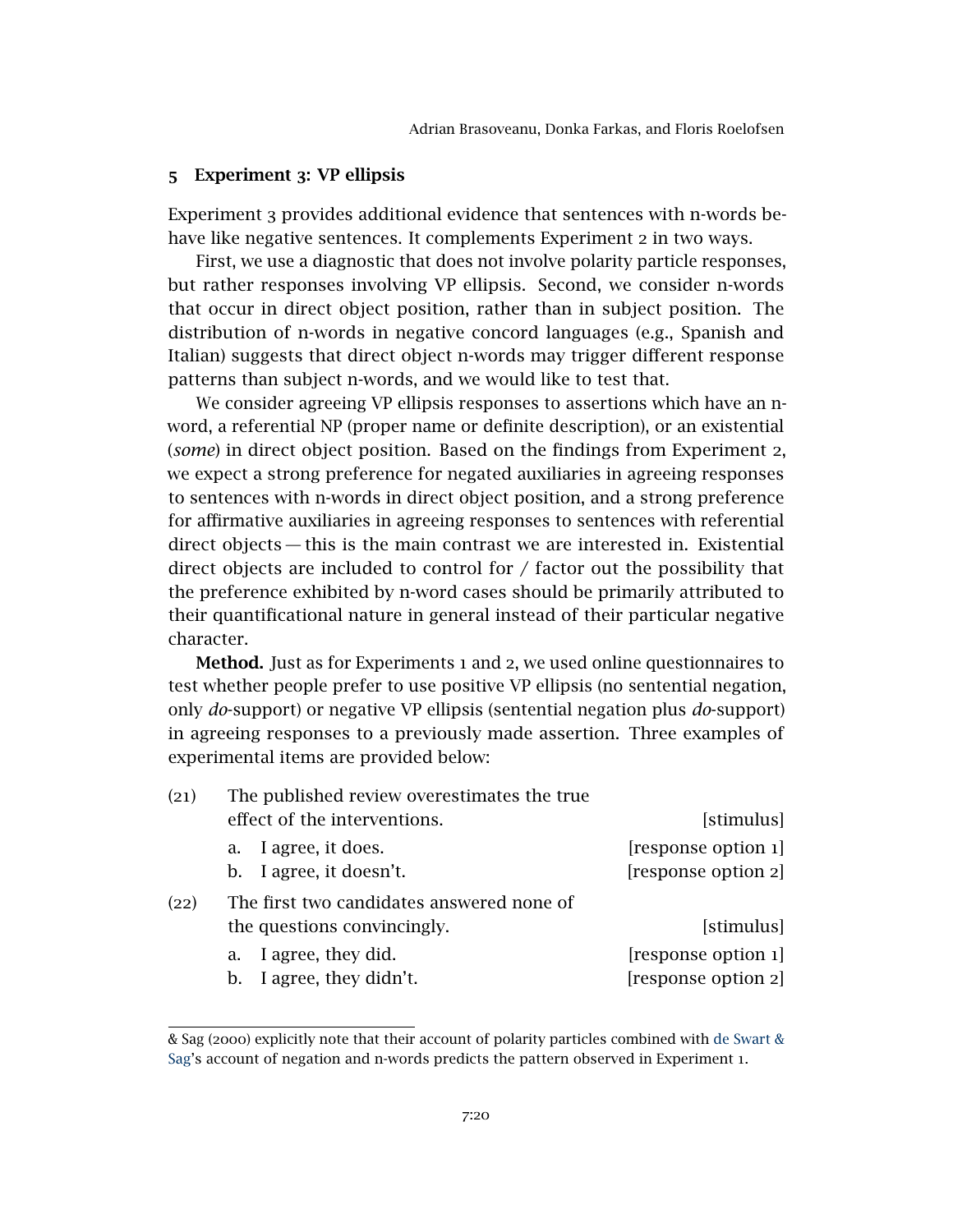<span id="page-21-0"></span>

|                     | The lawyers ignored some of the most important |                          | (23) |
|---------------------|------------------------------------------------|--------------------------|------|
| [stimulus]          |                                                | pieces of evidence.      |      |
| [response option 1] |                                                | a. I agree, they did.    |      |
| [response option 2] |                                                | b. I agree, they didn't. |      |

The dependent variable RESP encodes the form of the VP ellipsis in responses, i.e., it is a factor with 2 levels: just *do*-support, coded yes for uniformity with the previous two experiments, and *do*-support plus sentential negation, coded no for uniformity; 'success' level: yes.

We have one independent variable STIM-TYPE (a factor with 3 levels: ref, none, some; reference level: ref) encoding the three types of stimuli we considered: (*i*) sentences with referential direct objects (ref), exemplified in ([21](#page-20-1)) above; (*ii*) sentences with n-word direct objects (none), exemplified in ([22](#page-20-2)); and finally (*iii*) sentences with existential direct objects (some), exemplified in ([23](#page-21-0)).

If the stimulus is positive (STIM-TYPE =  $ref$  or STIM-TYPE =  $some$ ), we expect that agreement is generally signaled with positive VP ellipsis (coded as yes). If the stimulus is negative (STIM-TYPE  $=$  none), we expect that agreement can be signaled with both positive VP ellipsis (coded yes) and negative VP ellipsis (coded **no**), with a preference for negative VP ellipsis.

For each of the 3 conditions, 3 items were generated for a total of 9. For each participant, we randomly selected 1 item for each of the 3 combinations. Total number of observations:  $N = 52 \times 3 = 156$ .

#### 5.1 Results

A barplot for responses by STIM-TYPE is provided in Figure [5](#page-22-0).

The main observation is that sentences with n-words license both positive and negative VP ellipsis in agreeing responses with a very strong preference for negative responses, unlike sentences with referential or existential direct objects, which basically license only positive VP ellipsis.

### 5.2 Statistical analysis

We have only one fixed effect, namely STIM-TYPE, so we only need to consider different structures for the random effects. Random effects for items — either for the intercept only or for both the intercept and the  $STIM-TYPE$  slopes  $$ account for (practically) no variability in the response, so we omit them.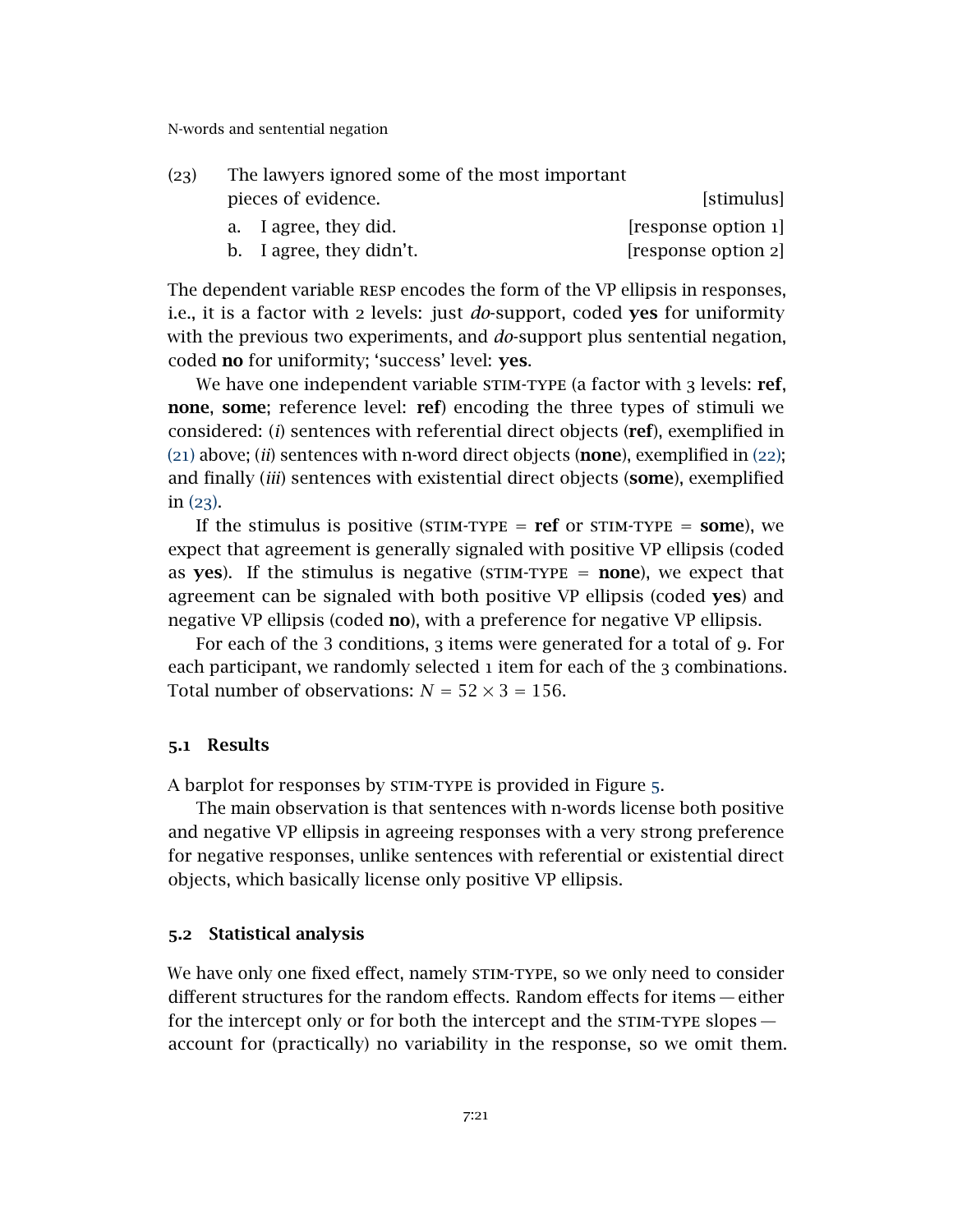Adrian Brasoveanu, Donka Farkas, and Floris Roelofsen

<span id="page-22-0"></span>

Figure 5 Experiment 3: Barplot of responses for the 3 stimulus types, and plot of posterior median probabilities of a yes response for the same 3 stimulus types and corresponding 95% CRIs.

Similarly, subject random effects for the stim-type slopes in addition to the intercept account for practically no variability, so we omit them.

The final model is a mixed-effects logistic regression with one fixed effect, namely STIM-TYPE, and subject random effects for the intercept. Once again, there are many cells with 0 or very low counts, so Bayesian estimation is a natural way to proceed. The vague priors for the intercept and non-reference levels of STIM-TYPE are all independent normals  $N(0, 10^2)$ , just as before. Priors for random effects: we assume a normal distribution  $N(0, \sigma^2)$  for the intercept random effects; the prior for the standard deviation  $\sigma$  is uniform *Unif(*0*,* 10*)*. Table [3](#page-23-0) provides the estimated means, standard deviations and 95% CRIs of the posterior distributions for the random and fixed effects.<sup>[12](#page-22-1)</sup>

We observe that stimuli with n-words in direct object position have a much higher preference for negative VP ellipsis than stimuli with referentials in direct object position.

Moreover, existentials have an overwhelming preference for affirmative VP ellipsis, just as referentials do. In fact, existentials seems to have an even stronger preference for affirmative VP ellipsis than referentials.

<span id="page-22-1"></span><sup>12</sup> Details of the MCMC estimation: 3 chains, 425,000 iterations per chain, 25,000 burn-in, 400 thinning.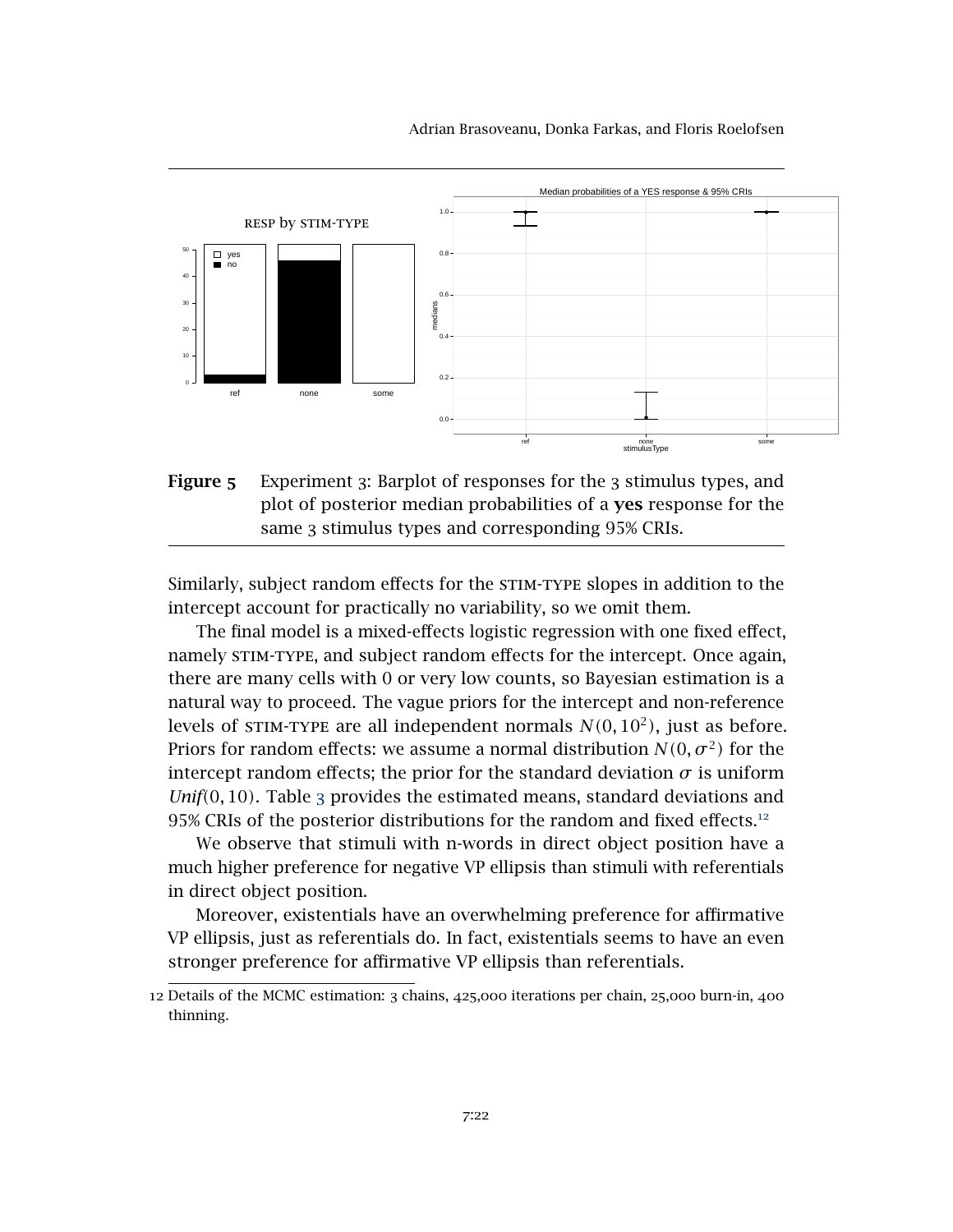The means, standard deviations and CRIs in Table [3](#page-23-0) are on the logit scale. Just as before, we switch to the more readily understandable probability scale and plot the medians of the posterior distributions of the preference for, i.e., probability of, a yes response for the three stimulus types, together with the 95% CRIs. For reasons of space, this plot is displayed above, to the right of the barplot summarizing the results of Experiment 3.

The plot shows that the probability of a negative VP-ellipsis response to stimuli with referential or existential direct objects is practically null. In contrast, the probability of a negative VP-ellipsis response to stimuli with n-word direct objects is very high, but an affirmative VP-ellipsis response to stimuli with n-word direct objects is marginally possible.

### 5.3 Discussion

This experiment reinforces the findings of Experiment 2 by means of a different diagnostic (VP ellipsis as opposed to polarity particles) and indicates that n-words in direct object position exhibit the same kind of behavior as when they occur in subject position.

Let us again briefly consider what would be needed in order to account for the observed pattern if instead of the NI analysis, we adopted an analysis of n-words as ordinary generalized quantifiers. Clearly, we would rely in that case on a theory of VP ellipsis that determines the polarity of the remnant auxiliary based on semantic features of the elided VP. For instance, one could imagine a theory of VP ellipsis which says that the remnant auxiliary must be negative just in case the elided VP contains a downward entailing or anti-additive operator. However, such a theory seems problematic in view of the following observations:

<span id="page-23-0"></span>

| <b>RANDOM</b><br><b>EFFECTS</b> |                                                      | mean                         | std.dev.                | 95% CRI                                                   |
|---------------------------------|------------------------------------------------------|------------------------------|-------------------------|-----------------------------------------------------------|
|                                 | $\sigma$                                             | 4.087                        | 2.225                   | (0.313, 8.820)                                            |
| <b>FIXED</b><br><b>EFFECTS</b>  |                                                      | mean                         | std.dev.                | 95% CRI                                                   |
|                                 | <b>INTERCEPT</b><br>STIM-TYPE-none<br>STIM-TYPE-SOME | 7.022<br>$-12.467$<br>10.279 | 3.017<br>5.225<br>5.814 | (2.634, 13.855)<br>$(-23.833, -4.793)$<br>(1.528, 23.176) |

# Table 3 Experiment 3: Posterior means, standard deviations and 95% CRIs for the estimated mixed-effects logistic regression model.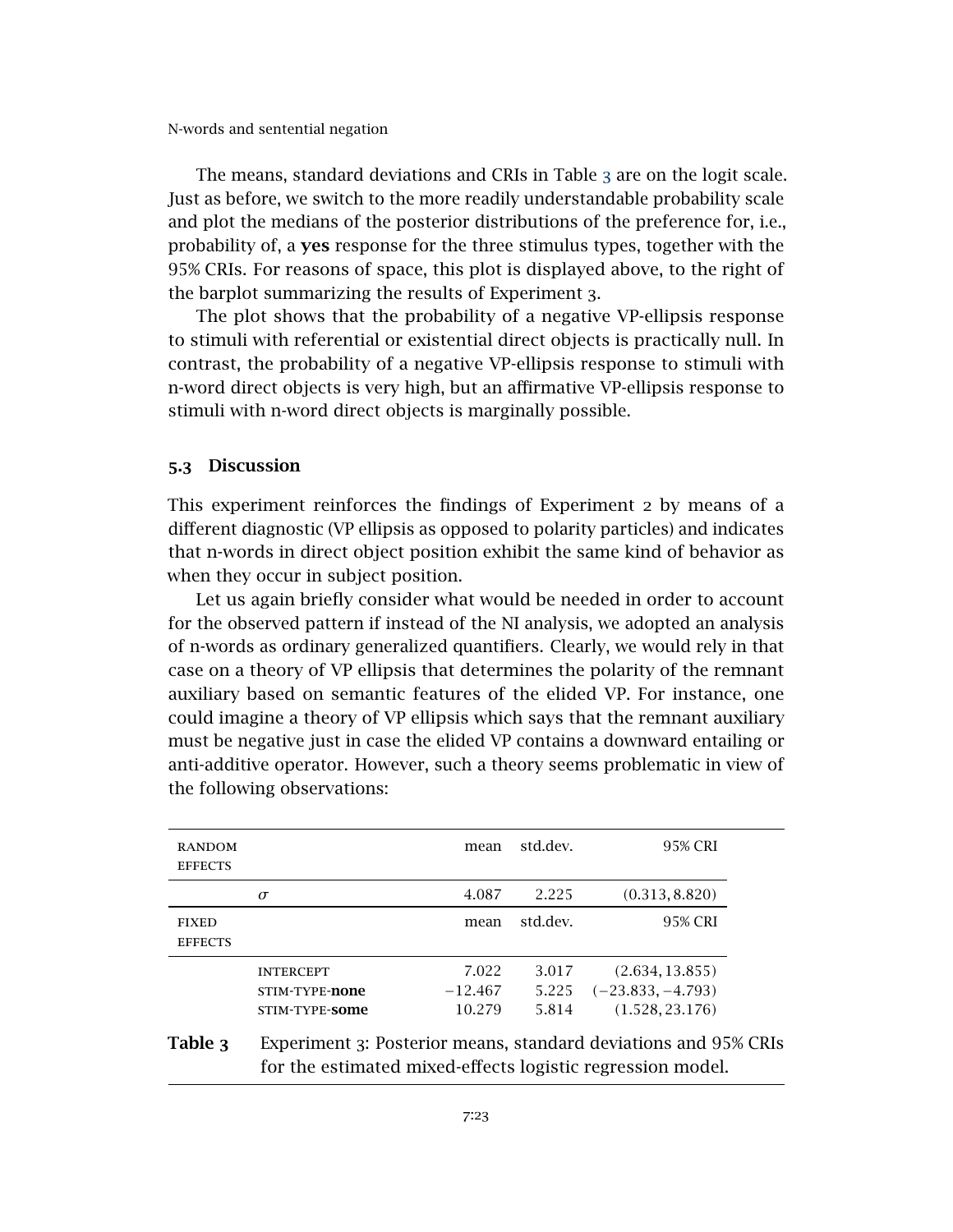- (24) A: Bill ate at most two crackers. B: I agree, he did / \*didn't.
- (25) A: Bill ate without a spoon. B: I agree, he did / \*didn't.

Again, further experimental work is needed to verify these contrasts. And even if the envisioned theory of VP ellipsis based on downward entailment or anti-additivity fails, it may still be possible to formulate a suitable theory of VP ellipsis which, in conjunction with the basic generalized quantifier analysis of n-words, would account for the results of Experiment 3. However, in the absence of such a theory, the generalized quantifier analyis of n-words does not account for the pattern that we found.

The NI analysis, on the other hand, does account for the observed pattern, in conjunction with any theory of VP ellipsis that directly links the polarity of the remnant auxiliary to the presence of sentential negation in the antecedent VP.

### <span id="page-24-0"></span>6 Conclusion

The goal of this paper was to provide two new ways of testing the hypothesis that n-words are indefinite expressions occurring in the scope of a sentential negation operator, which is the hallmark of the NI analysis of n-words.

The first two experiments were concerned with polarity particles. We found that in agreeing responses to positive sentences only yes is licensed, while in agreeing responses to negative sentences both **yes** and **no** are licensed. Sentences with n-words were shown to license both yes and no, thus patterning with negative sentences. This is predicted by the NI analysis, given standard assumptions about polarity particles. On the alternative GQ approach, the observed pattern is not explained under standard assumptions about polarity particles. One may of course attempt to develop a suitable alternative account of polarity particles. However, we pointed out several challenges that such an attempt would face.

The third experiment was concerned with agreeing responses involving VP ellipsis to sentences with and without n-words. We saw that sentences with n-words triggered responses with a negative auxiliary, in sharp contrast with sentences without n-words, which trigger responses with an affirmative auxiliary. Again, this is predicted on the NI approach given standard assumptions about VP ellipsis, while on the alternative GQ approach, it can only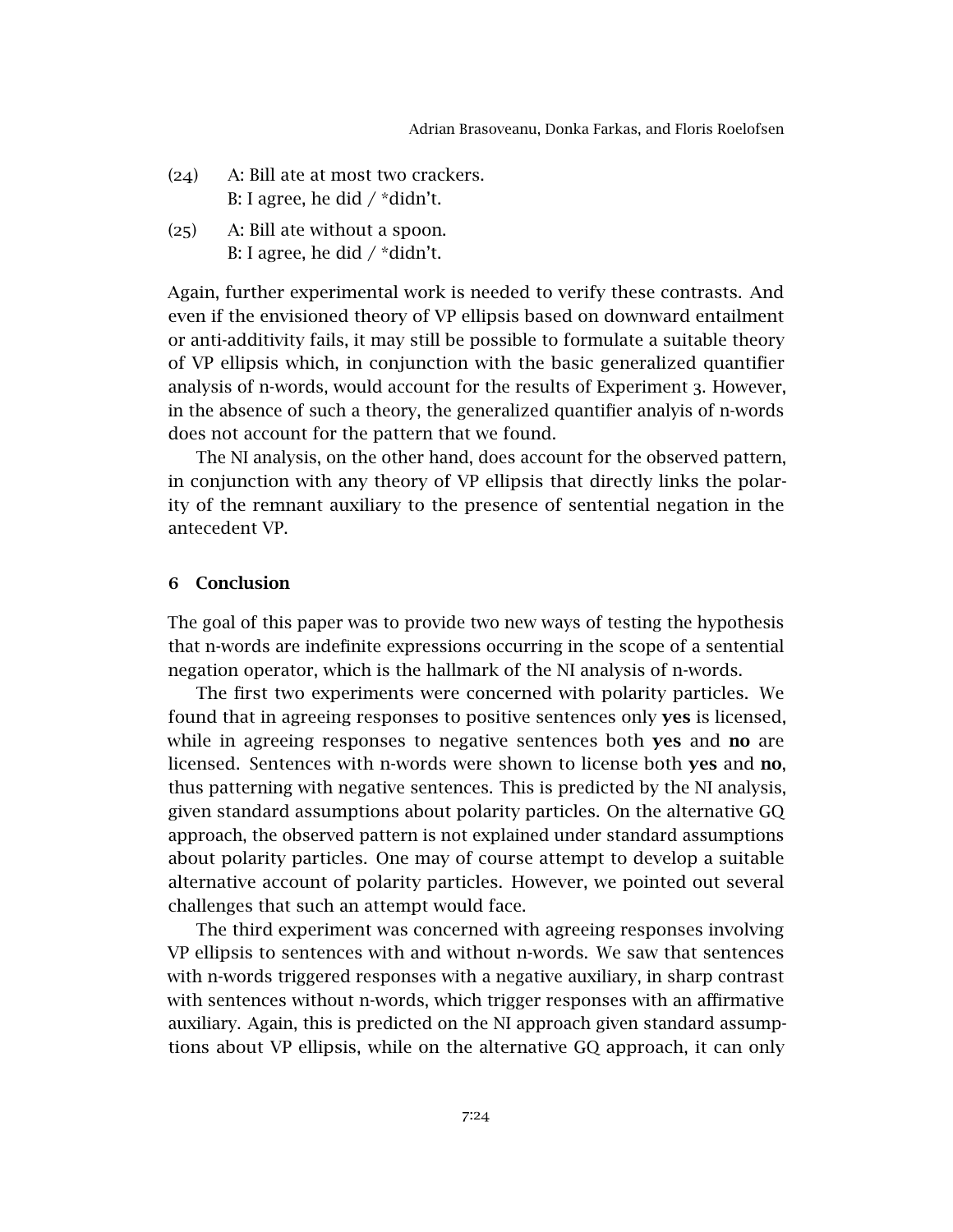be explained by reverting to non-standard assumptions about VP ellipsis, a move that seems to face significant challenges.

Thus, the experimental results reported here generally support the NI approach. They also raise a number of issues for future work. Perhaps most strikingly, in Experiment 1 we found a clear contrast between different types of subject NPs. For instance, in agreeing responses to sentences like *Peter didn't step forward* (with a referential subject NP) we found a strong preference for no over yes, while in agreeing responses to sentences like *Exactly five students didn't step forward* (with a non-monotonic quantificational subject NP) we found a strong preference for **yes** over **no**. This contrast was not relevant for the immediate purposes of the present paper, but it does of course stand in need of explanation, which is only partially provided by current theories of polarity particles.

A second striking finding was that, even though in response to sentences like *Mary visited none of her friends* there was a strong preference for *I agree, she didn't* over *I agree, she did*, the second type of response was not completely ruled out. It should be tested whether this is also the case for ordinary negative sentences like *Mary didn't visit any of her friends*. If so, this would be in line with the experimental results obtained here. If not, however, (and this is actually what we suspect) there would be a contrast between ordinary negative sentences and sentences involving n-words, which would stand in need of explanation, given the direct connection between n-words and sentential negation that is assumed on the NI approach. $13$ 

Another follow-up related to Experiment 3 would involve comparing nword sentences and negative sentences with referential NPs in addition to the comparison pursued in Experiment 3, i.e., n-word sentences vs. negative sentences with existentials. The reason is that negative sentences with existentials do not behave exactly as the 'prototypical' negative sentences with referential NPs, as Experiment 1 showed.

- (i) Mary visited none of her friends.
	- a. I agree, she didn't visit any of her friends.
	- b. I agree, she did visit none of her friends.

<span id="page-25-0"></span><sup>13</sup> As suggested to us by Kai von Fintel, in further exploring this issue it would be good to investigate the acceptability of non-elliptical responses as well. For instance, it seems that the non-elliptical response in (ib), though perhaps less natural than the one in (ia), is not entirely ruled out, just like its elliptical counterpart.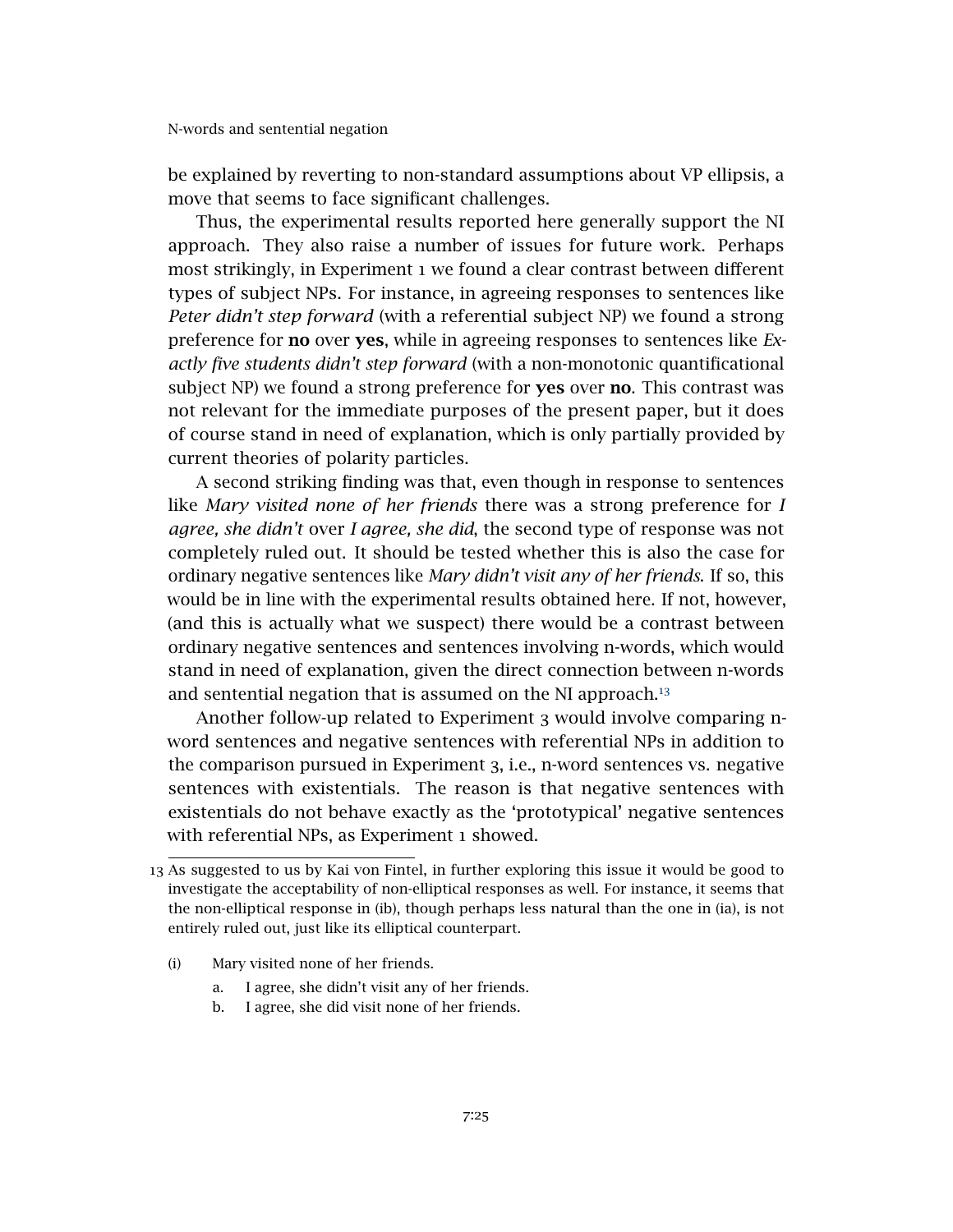Finally, in order to further distinguish the NI approach from the alternative GQ analysis sketched here, as well as possible extensions thereof, the experiments presented in this paper should be reproduced with downward entailing nominals and adverbs (e.g., *few of the kids*, *rarely*) instead of n-words.

### <span id="page-26-0"></span>A Experimental items

### A.1 Experiment 1

- (1) The man stepped forward. Yes, he did. / No, he did.
- (2) This substance will prevent the clay from twisting. Yes, it will. / No, it will.
- (3) The experiment provides an important source of evidence for string theory. Yes, it does. / No, it does.
- (4) The administration's budget review didn't make the congress happy. Yes, it didn't. / No, it didn't.
- (5) The government representatives didn't go to the Congo. Yes, they didn't. / No, they didn't.
- (6) The composer didn't use the chorus very often. Yes, he didn't. / No, he didn't.
- (7) Some of the people that Luce hired saw the world differently. Yes, some of them did. / No, some of them did.
- (8) Some of the answers trouble Archbishop Kolini. Yes, some of them do. / No, some of them do.
- (9) Some of the Mujahideen who had once fought the Russians now fought the Americans. Yes, some of them did. / No, some of them did.
- (10) Some of the most influential anthropologists don't understand the world's social dynamics at all. Yes, some of them don't. / No, some of them don't.
- (11) Some of the hostages were not hearing the news in Iraq. Yes, some of them weren't. / No, some of them weren't.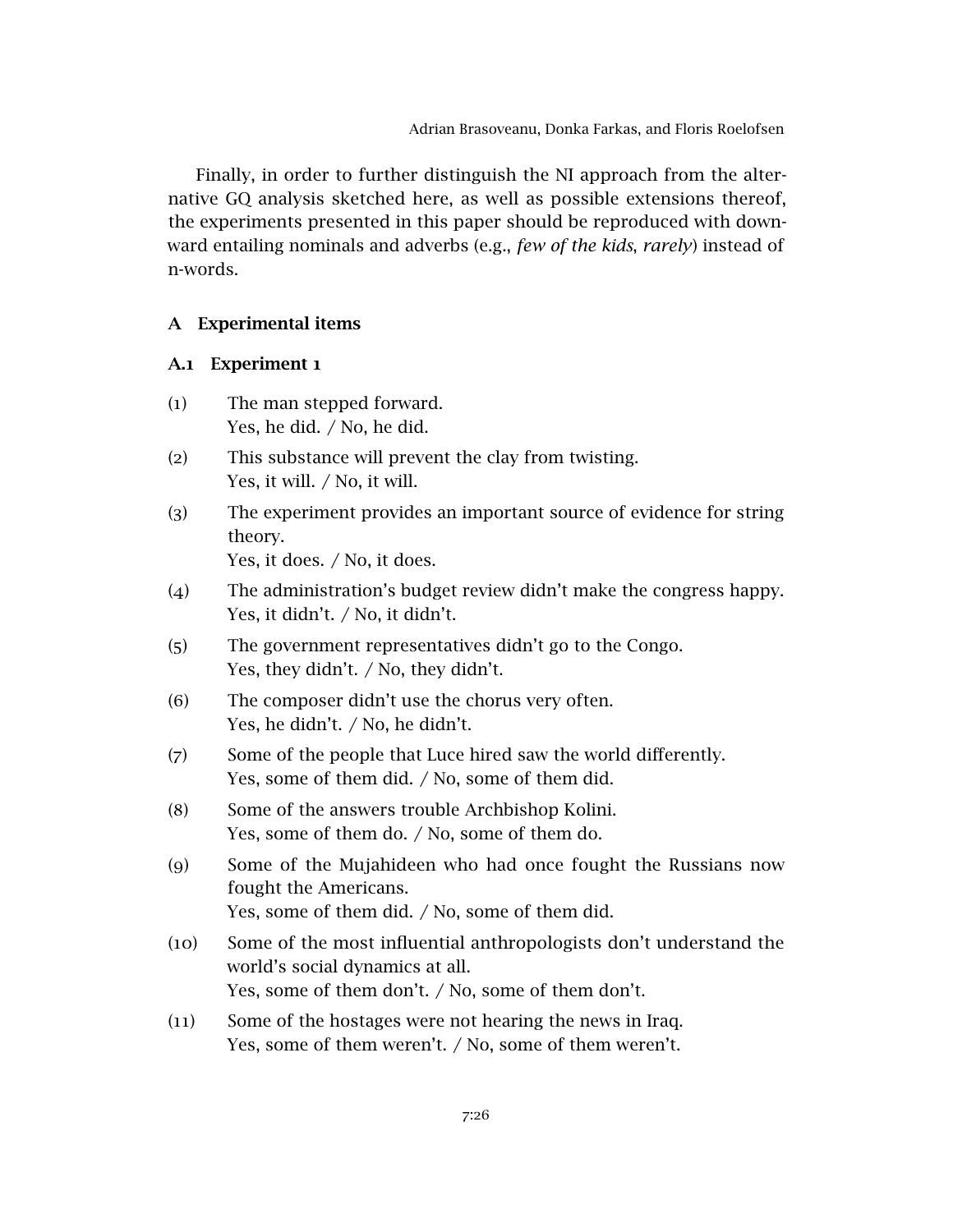- (12) Some of the Greek vases did not come from this collection. Yes, some of them didn't. / No, some of them didn't.
- (13) At most seven of the company's units will expand this year. Yes, at most seven of them will. / No, at most seven of them will.
- (14) At most 500 boarding students will enroll early this year. Yes, at most 500 of them will. / No, at most 500 of them will.
- (15) At most four of the children went into the church at noon. Yes, at most four of them did. / No, at most four of them did.
- (16) At most five White House correspondents did not burnout within the first two years.

Yes, at most five of them didn't. / No, at most five of them didn't.

- (17) At most three of these species have not been observed before. Yes, at most three of them haven't. / No, at most three of them haven't.
- (18) At most six volunteers did not sign up for free housing. Yes, at most six of them didn't. / No, at most six of them didn't.
- (19) Exactly two of the applicants were appropriately qualified for the job. Yes, exactly two of them were. / No, exactly two of them were.
- (20) Exactly 12 of the District's executive branch agencies reported on time.

Yes, exactly 12 of them did. / No, exactly 12 of them did.

- (21) Exactly three of the athletes who won this year also won last year. Yes, exactly three of them did. / No, exactly three of them did.
- (22) Exactly five of the companies that were evaluated did not comply with official regulations.

Yes, exactly five of them didn't. / No, exactly five of them didn't.

(23) Exactly two of the chimps did not make any mistakes in carrying out the final task.

Yes, exactly two of them didn't. / No, exactly two of them didn't.

- (24) Exactly 20 of the women who tried the product did not complain about nausea or other side effects. Yes, exactly 20 of them didn't. / No, exactly 20 of them didn't.
- (25) The pianist was impressed by Schnabel's performance. He was, yes. / He was, no.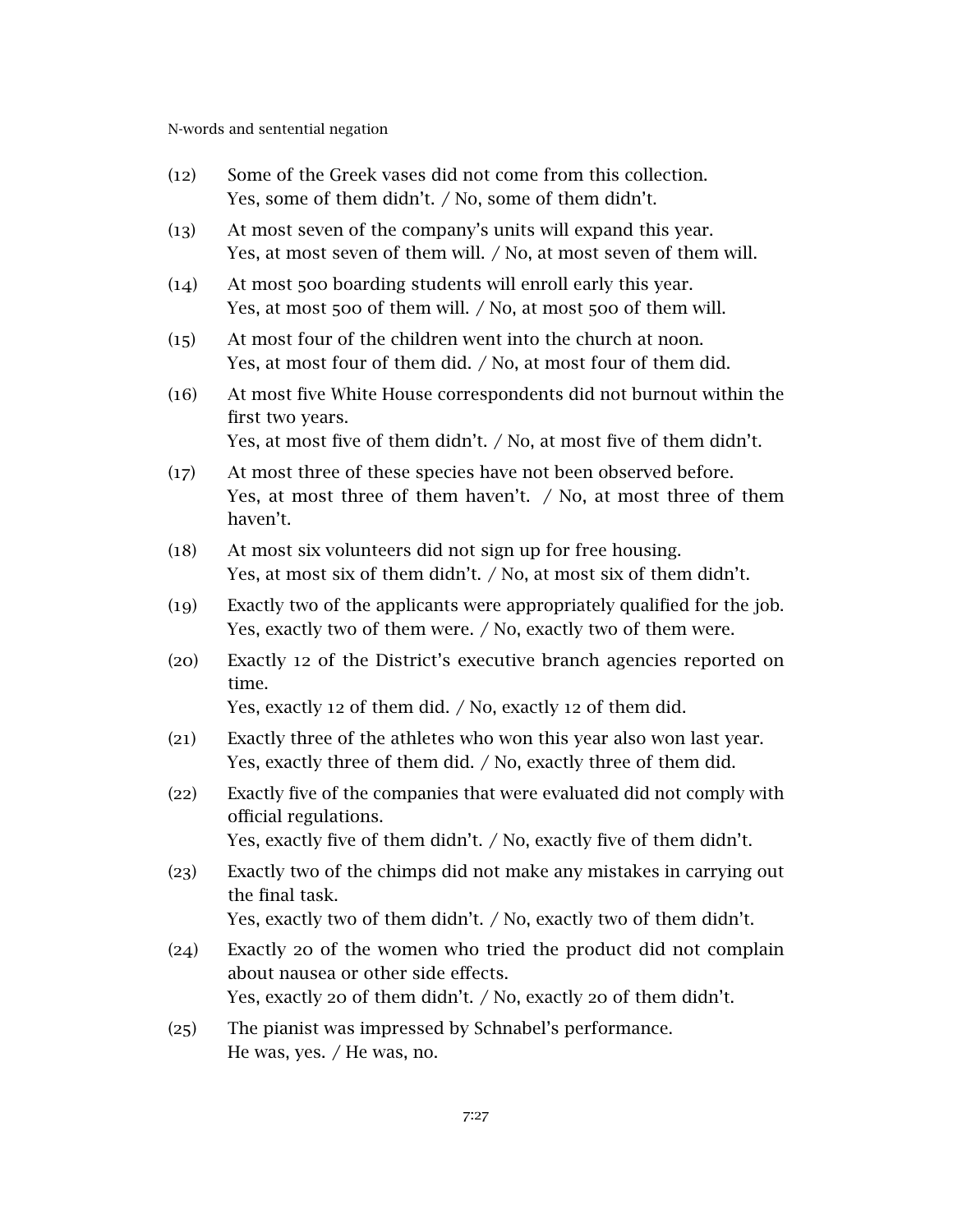- (26) This element is just as plentiful as uranium. It is, yes. / It is, no.
- (27) This form of Christianity is less strict than the Protestantism of the older stock. It is, yes. / It is, no.
- (28) The caregiver didn't succeed in creating a relaxed environment. He didn't, yes. / He didn't, no.
- (29) The pagodas we passed were not as large as the houses. They weren't, yes. / They weren't, no.
- (30) This nation didn't manage to hold onto its madrigal tradition. It didn't, yes. / It didn't, no.
- (31) Some of the reforms were reversed. Some of them were, yes. / Some of them were, no.
- (32) Some of the hostages remained in the school building. Some of them did, yes. / Some of them did, no.
- (33) Some of the stories reported by the liberal media will likely cause broad public discussion. Some of them will, yes. / Some of them will, no.
- (34) Some of the published communications did not get to the heart of the problem.

Some of them didn't, yes. / Some of them didn't, no.

- (35) Some of the major drawbacks do not involve online technology. Some of them don't, yes. / Some of them don't, no.
- (36) Some of the juveniles did not understand the questionnaire. Some of them didn't, yes. / Some of them didn't, no.
- (37) At most three of the visitors will stay for the entire week. At most three of them will, yes. / At most three of them will, no.
- (38) At most five of the participants will receive a special award at the festival next month. At most five of them will, yes. / At most five of them will, no.
- (39) At most one of the men brought his car to a certified mechanic. At most one of them did, yes. / At most one of them did, no.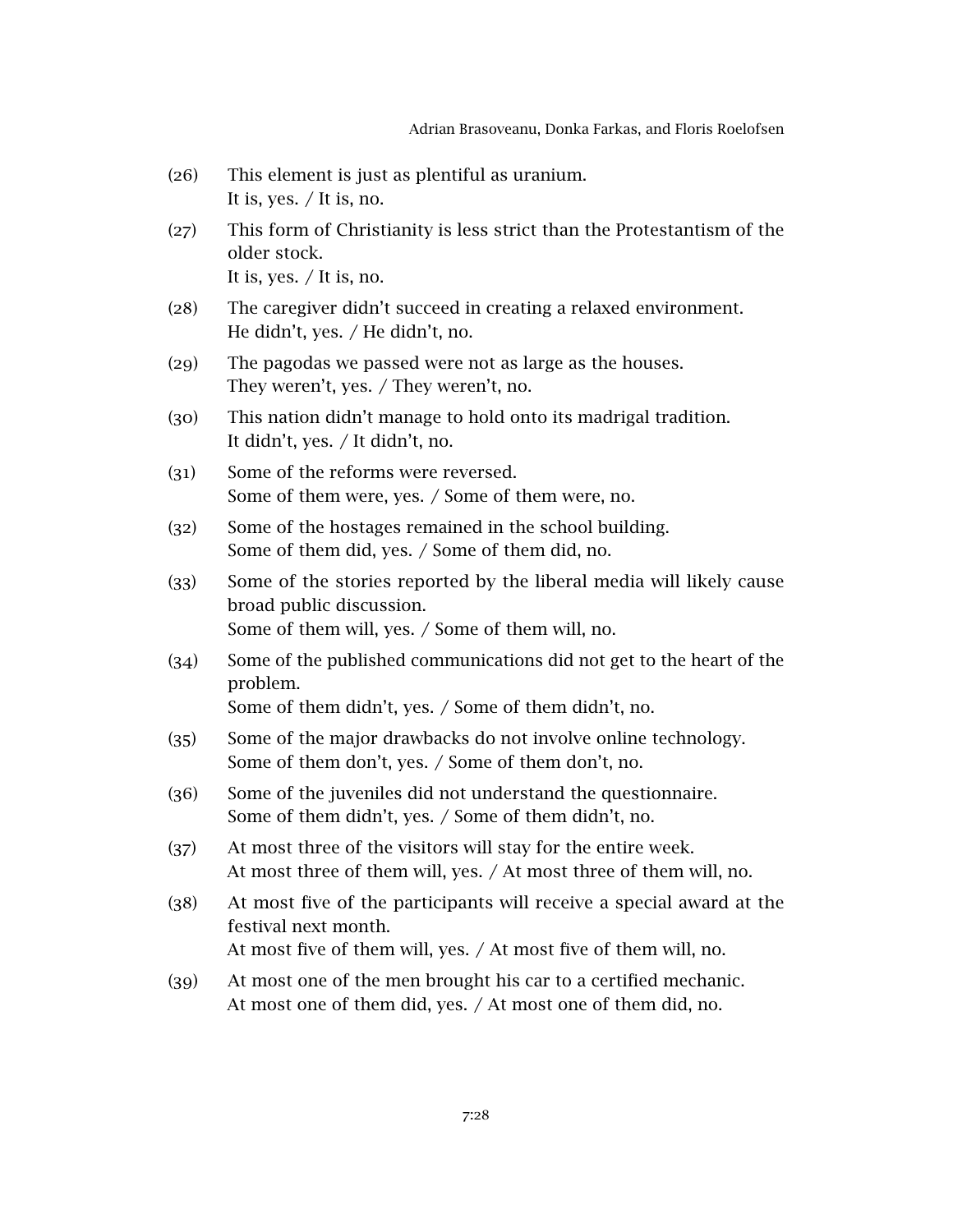(40) At most five of the miners did not contact their families after the accident.

At most five of them didn't, yes. / At most five of them didn't, no.

- (41) At most three of the climbers did not hurt their hands on the way up. At most three of them didn't, yes. / At most three of them didn't, no.
- (42) At most two of the roads over the mountain ridge won't close down over the winter. At most two of them won't, yes. / At most two of them won't, no.
- (43) Exactly one of these sculptures is still in its original state. Exactly one of them is, yes. / Exactly one of them is, no.
- (44) Exactly four of these ships will leave for Singapore tomorrow. Exactly four of them will, yes. / Exactly four of them will, no.
- (45) Exactly two of the workers will be considered for promotion after the project.

Exactly two of them will, yes. / Exactly two of them will, no.

(46) Exactly five of the children in this class did not finish their work in time.

Exactly five of them didn't, yes. / Exactly five of them didn't, no.

- (47) Exactly three of these recipes are neither kosher nor halal. Exactly three of them aren't, yes. / Exactly three of them aren't, no.
- (48) Exactly two shows that played at the Golden Gate theater this month did not sell out. Exactly two of them didn't, yes. / Exactly two of them didn't, no.

## A.2 Experiment 2

- (1) None of the established online encyclopedias had an entry on Joe Mandarin. Yes, none of them did. / No, none of them did.
- (2) None of the local bookstores are hiring full-time. Yes, none of them are. / No, none of them are.
- (3) None of the treatments significantly reduced dark circles. Yes, none of them did. / No, none of them did.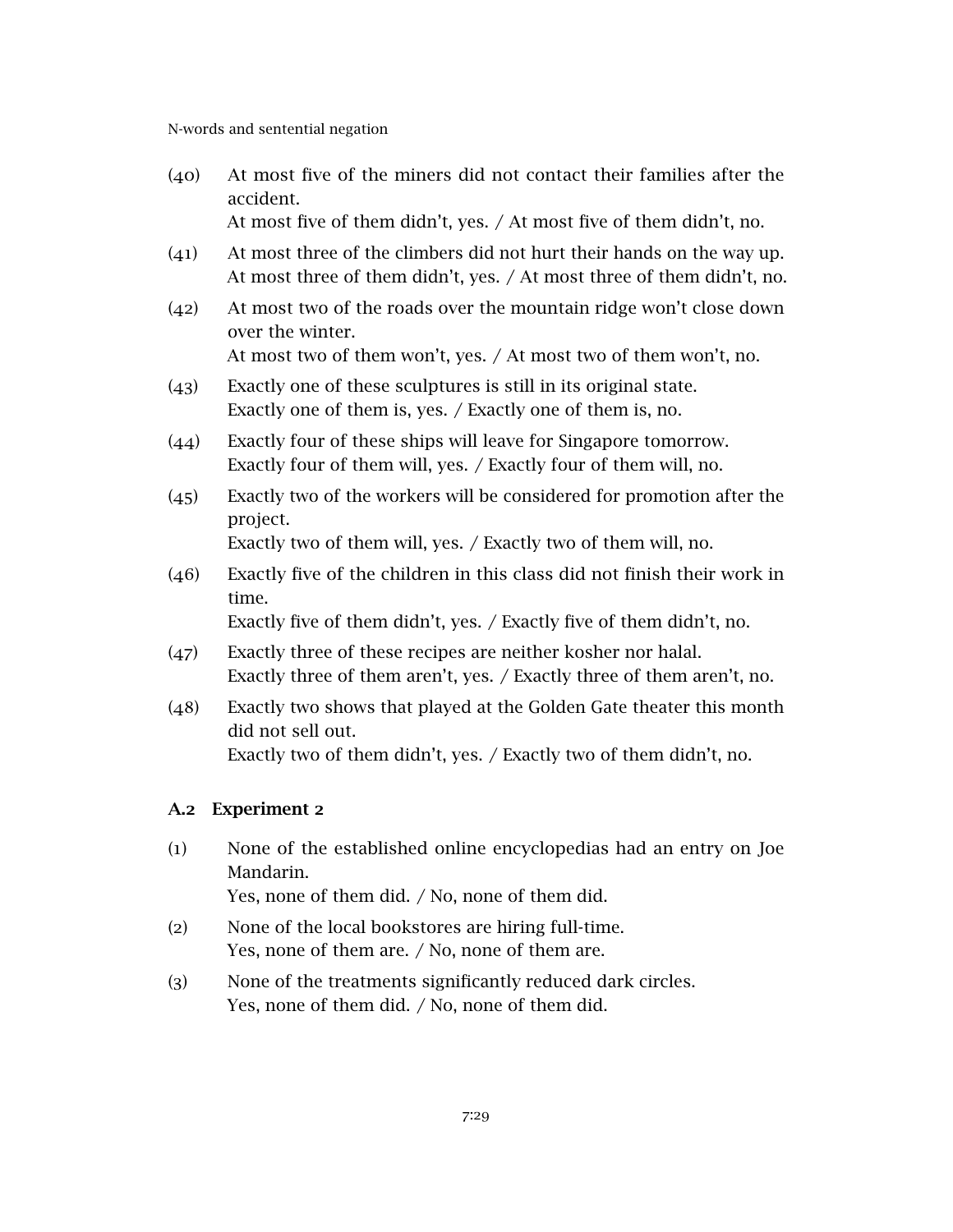(4) Some of the medical ships are still standing offshore in the Persian Gulf.

Yes, some of them are. / No, some of them are.

- (5) Some of the world's biggest libraries are located in China. Yes, some of them are. / No, some of them are.
- (6) Some of the causes of instability and conflict are well-understood. Yes, some of them are. / No, some of them are.
- (7) Some of the above gentlemen did not pay a fine. Yes, some of them didn't. / No, some of them didn't.
- (8) Some of these methods have not been thoroughly tested yet. Yes, some of them haven't. / No, some of them haven't.
- (9) Some of the opinions provided by focus group participants were not mentioned in the project report. Yes, some of them weren't. / No, some of them weren't.
- (10) The federal government never considered alternative solutions to subsidizing the banks. Yes, it never did. / No, it never did.
- (11) The Neanderthals never crossed the Mediterranean. Yes, they never did. / No, they never did.
- (12) Richard Russo never received the National Book Award. Yes, he never did. / No, he never did.
- (13) Midwestern grain farmers in the early 19th century sometimes sold their crops while they were still growing. Yes, they sometimes did. / No, they sometimes did.
- (14) Women sometimes seek emotional satisfaction in one relationship and economic support in another. Yes, they sometimes do. / No, they sometimes do.
- (15) The rise of romantic love as a marital ideal is sometimes associated with greater gender equality. Yes, it sometimes is. / No, it sometimes is.
- (16) Infants sometimes do not learn to speak before the age of four. Yes, they sometimes don't. / No, they sometimes don't.
- (17) Outside vendors sometimes did not make their promised deadlines. Yes, they sometimes didn't. / No, they sometimes didn't.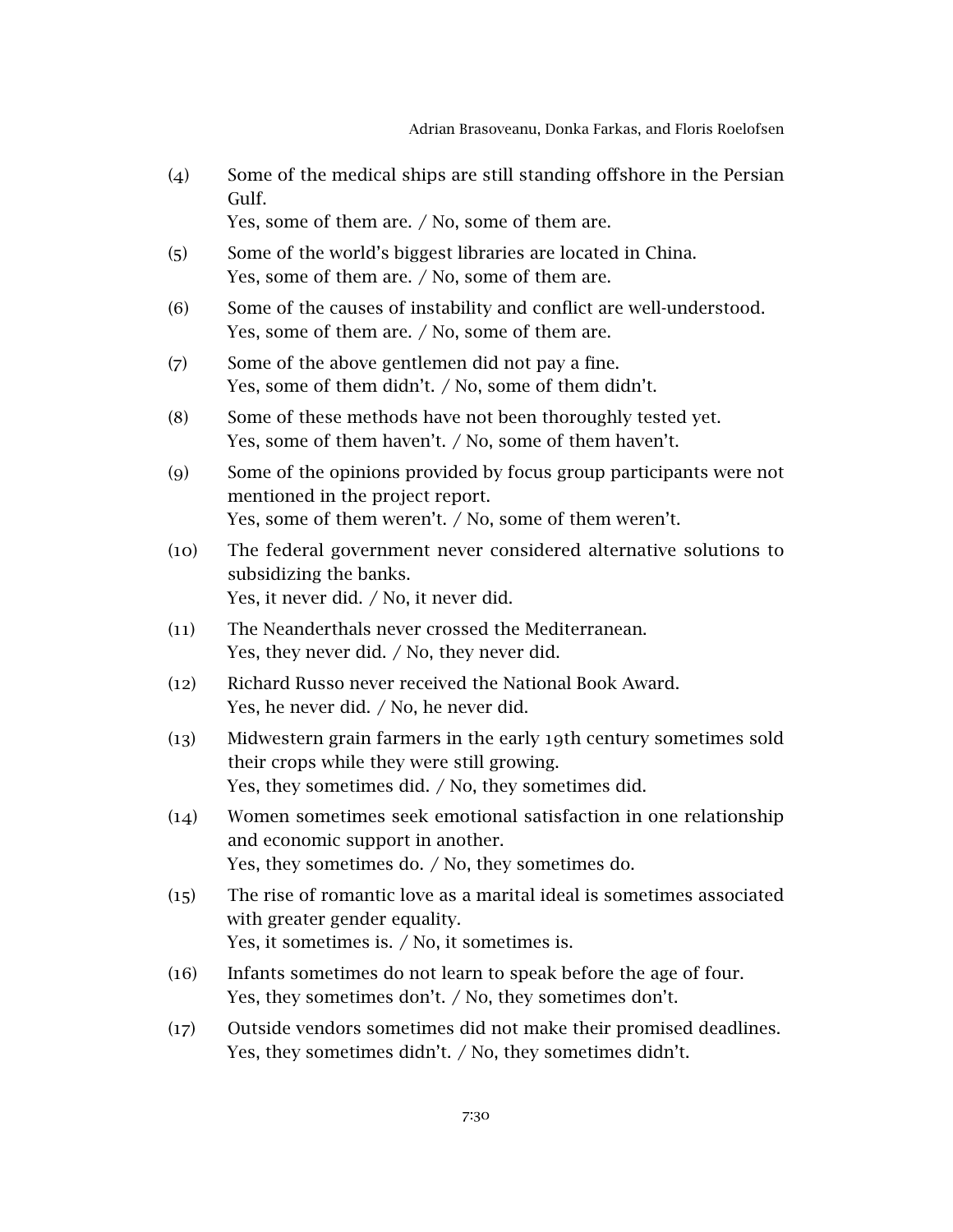(18) Both services sometimes do not have delivery times available until 48 hours after ordering. Yes, they sometimes don't. / No, they sometimes don't.

## A.3 Experiment 3

- (1) The broker mentioned none of the obvious drawbacks of the house's location. I agree, he did. / I agree, he didn't.
- (2) The leaders of the French expedition took none of the recommended safety precautions. I agree, they did. / I agree, they didn't.
- (3) The first two candidates answered none of the questions convincingly. I agree, they did. / I agree, they didn't.
- (4) The lawyers ignored some of the most important pieces of evidence. I agree, they did. / I agree, they didn't.
- (5) Almaz Ayupov provided some of the crucial references for this article. I agree, she did. / I agree, she didn't.
- (6) The director removed some of the most interesting scenes from the screenplay. I agree, he did. / I agree, he didn't.
- (7) People who truly want to delve into baseball should visit the Astros Clubhouse. I agree, they should. / I agree, they shouldn't.
- (8) The current debate overlooks the most natural implication of the Court's consensus-based argumentation. I agree, it does. / I agree, it doesn't.
- (9) The published review overestimates the true effect of the interventions.

I agree, it does. / I agree, it doesn't.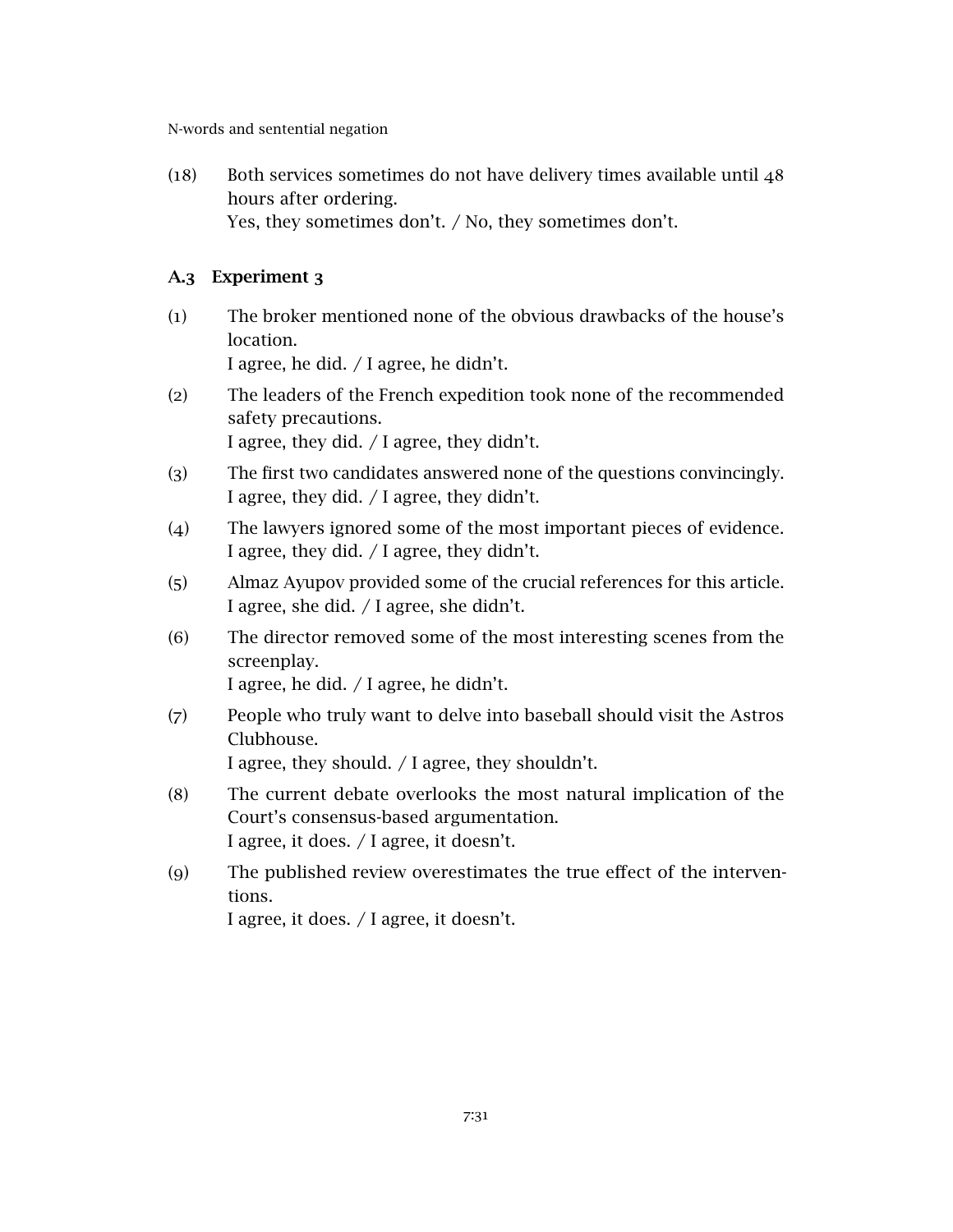### References

- <span id="page-32-0"></span>Brasoveanu, Adrian, Donka F. Farkas & Floris Roelofsen. 2011. Polarity particles and the anatomy of *n*-words. *Sinn und Bedeutung* 16. 99–112.
- <span id="page-32-10"></span>Cooper, Robin & Jonathan Ginzburg. 2012. Negative inquisitiveness and alternatives-based negation. In Maria Aloni, Vadim Kimmelman, Floris Roelofsen, Galit Weidmann-Sassoon, Katrin Schulz & Matthijs Westera (eds.), *Logic, language, and meaning: Selected papers from the 18th Amsterdam Colloquium*, 32–41. Berlin & Heidelberg: Springer. [http://dx.doi.](http://dx.doi.org/10.1007/978-3-642-31482-7_4) org/10.1007/978-3-642-[31482](http://dx.doi.org/10.1007/978-3-642-31482-7_4)-7\_4.
- <span id="page-32-8"></span>Farkas, Donka F. 2011. Polarity particles in English and Romanian. In Julia Rogers Herschensohn (ed.), *Romance Linguistics 2010: Selected papers from the 40th Linguistic Symposium on Romance Linguistics*, 303–328. John Benjamins.
- <span id="page-32-11"></span>Farkas, Donka F. & Floris Roelofsen. 2012. Polar initiatives and polarity particle responses in an inquisitive discourse model. Presented at the Amsterdam Colloquium, December 2011, and at the Newcastle Workshop on the Syntax of Answers to Polar Questions, June 2012.
- <span id="page-32-6"></span>Ginzburg, Jonathan & Ivan A. Sag. 2000. *Interrogative investigations*. CSLI Publications.
- <span id="page-32-9"></span>Holmberg, Anders. 2012. The syntax of answers to negative *yes/no*-questions in English. Manuscript, Newcastle University.
- <span id="page-32-12"></span>Jefferson, Gail. 2002. Is *no* an acknowledgment token? Comparing American and British uses of (+)/(-) tokens. *Journal of Pragmatics* 34(10-11). 1345– 1383. [http://dx.doi.org/](http://dx.doi.org/10.1016/S0378-2166(02)00067-X)10.1016/S0378-2166(02)00067-X.
- <span id="page-32-1"></span>Klima, Edward. 1964. Negation in English. In Jerry A. Fodor & Jerrold J. Katz (eds.), *The structure of language: Readings in the philosophy of language*, 246–323. Englewood Cliffs, NJ: Prentice-Hall.
- <span id="page-32-7"></span>Kramer, Ruth & Kyle Rawlins. 2009. Polarity particles: An ellipsis account. *North East Linguistics Society (NELS)* 39.
- <span id="page-32-2"></span>Ladusaw, William A. 1992. Expressing negation. *Semantics and Linguistic Theory (SALT)* 2. 237–259.
- <span id="page-32-3"></span>Penka, Doris. 2007. Uninterpretable negative features on negative indefinites. In Maria Aloni, Paul Dekker & Floris Roelofsen (eds.), *Proceedings of the 16th Amsterdam Colloquium*, 19–22.
- <span id="page-32-4"></span>Penka, Doris. 2011. *Negative indefinites*. Oxford University Press.
- <span id="page-32-5"></span>Pope, Emily. 1976. *Questions and answers in English*. The Hague: Mouton.